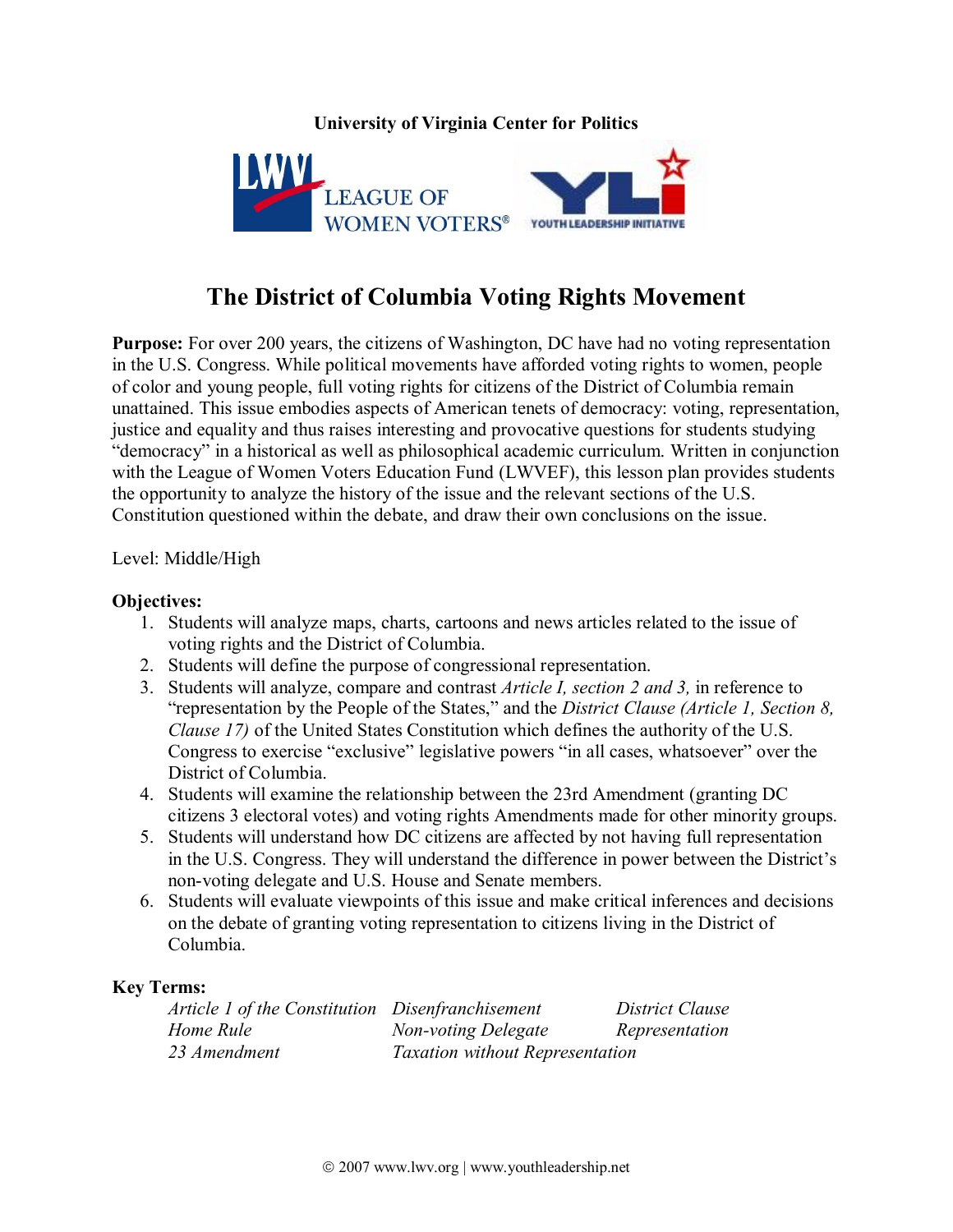#### **Materials:**

- 1. Transparency: *Map of the District of Columbia.*
- 2. Transparency: *Character Quote*.
- 3. Transparency: *Powers of the Nonvoting Delegate: Eleanor Holmes Norton*.
- 4. Transparency: *Our Right to Vote: A Brief Overview of Voting Rights in America.*
- 5. Teacher resource: *Timeline of DC History Activity*.
- 6. Student Handout: *A Brief History of Washington, DC.*
- 7. Transparency: *A Brief History of Washington, DC.*
- 8. Transparency: *A Brief Timeline of Washington, DC History.*
- 9. Transparency: *What Does the Constitution Say?*
- 10. Transparency/student handout: *Case Study: Washington, DC, Wyoming and Puerto Rico*.
- 11. Teacher resource: *Role Play Activity: The Handgun Ruling in the District of Columbia.*
- 12. Student handout, article (optional): *Williams Rebukes Senators Trying to Revoke Gun Ban; Bill Called Insult to Residents, Victims*.
- 13. Student handout, article (optional): *Court Overturns DC Handgun Ban.*
- 14. Student Handout and transparency: *Cartoon Wrap Up*.
- 15. Student Handout: *Exit Slip: My Decision.*
- 16. Student handout, article: *Picking the Brains of Our Founding Fathers*.

#### **Procedure:**

1. **Warm Up: Have You Been Excluded?** Ask students: Have you ever been in a situation where you were not allowed to participate in an activity or event because of your gender, age, etc? How did that make you feel? Was it fair? What did you do about it? Have students turn to the person to their left and share their responses.

#### 2. **Washington, DC: Geography Review**

- a. Show a *Map of the United States* and ask students to locate Washington, DC.
	- Where is DC in relation to where you live?
	- · What states surround the District of Columbia?
	- What do you know about DC? Why is this District important?
	- What might you see if you were to visit?
- b. Next, project the transparency *Map of the District of Columbia*. Ask students:
	- Look at the boundary of the District. What shape does it (almost) form?
	- What might have happened to the portion of land that completed the square?
	- Why are the lines so straight? Why would the people building a city where the federal government is located want a square portion of land?
	- What do you associate with the city of Washington, DC? People, monuments, places, symbols, etc. (*The Nation's Capitol, Monuments, Government, Congress, etc.*)
	- · Ask students to list the types of jobs in their community *(infrastructure examples include: police force, schools, garbage people, hospitals, road workers, etc.)* Who works these jobs (*Parents, friends, citizens*)?
	- · Do the same jobs exist in Washington, DC? *(Yes, people live and work there)*
	- · How many people do you think live there? *(over 600,000)*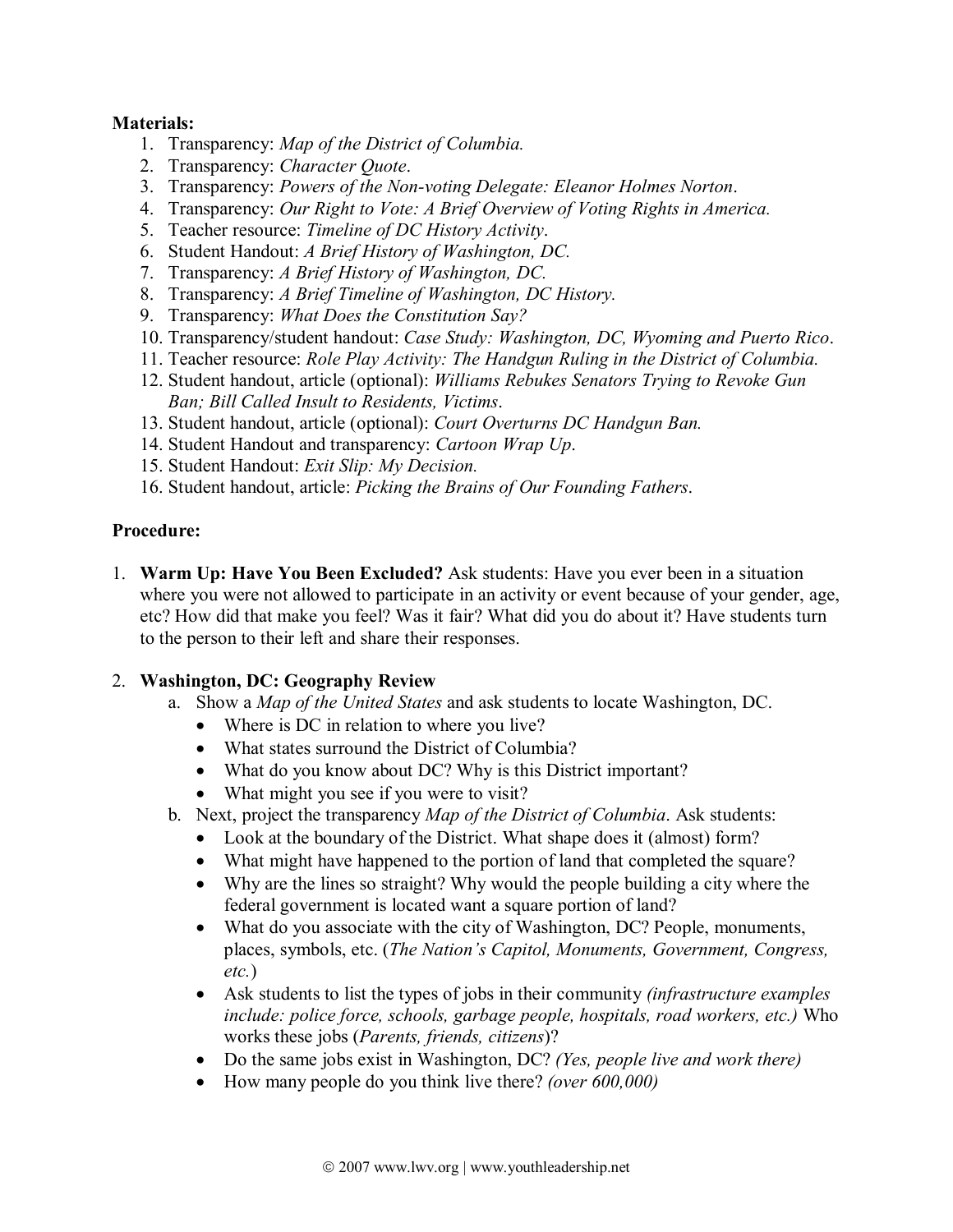· Are there states with approximately the same population? *(Yes, 7! Wyoming, Alaska, North Dakota, South Dakota, Delaware, Montana and Vermont. In fact, Wyoming has less!)*

#### 3. **What Does a Congressperson Do?**

Either before or during class, have students identify their two U.S. senators and their district's representative. Use one of the following Web sites to help students identify their congressional representatives:

- The Speak Out! section of the YLI Web site: [http://capwiz.com/yli/dbq/officials/,](http://capwiz.com/yli/dbq/officials/) or
- The Take Action section of the League of Women Voters Web site: <http://takeaction.lwv.org/lwv/dbq/officials/>.
	- a. Show the representative's pictures and ask students:
		- · How was this person chosen to represent citizens in your district and state? *(Elected by citizens in the district and/or state.)*
		- What do representatives do on behalf of you, your parents, family, and other citizens in your town? *(Make sure that the federal government recognizes the needs and interests of citizens in a particular state.)*
		- Why do they physically spend time in Washington, DC representing your state? *(The federal government is located in Washington, DC and the capital serves as a neutral ground where congressional representatives come together to write laws that serve and protect all U.S. citizens, including citizens living in their home states.)*
		- How old does a citizen have to be in order to vote in national, state or local elections? *(18 years of age)*
		- · Why might a voter choose a particular candidate? *(Support/oppose same issues as that candidate, trust, admire, etc.)*
		- Do most citizens 18 and older living in the United States have the right to vote for President, House Representatives and Senators? *(Yes – except for convicted felons in most states. Each state treats former felons differently too.)*
		- · Do citizens generally pay taxes and follow laws?
		- What are taxes and where does that money go? What is the difference between local, state and federal taxes?
	- b. Refer back to the *Map of the District of Columbia*. Explain to students that citizens living in Washington, DC work regular jobs, live in regular communities, need services (schools, hospitals, police, etc), and pay federal taxes just like the people in their town. There is one major difference, however: Washington, DC citizens can vote for President and a "non-voting Delegate" who sits in the U.S. House of Representatives. This means that DC citizens do not have an equal say in how tax dollars are spent or in developing the laws that govern our country. Their district is not managed the same way as other cities or states.
	- c. Project the transparency, *The Power of the Nonvoting Delegate.* Explain to students that Eleanor Holmes Norton (show a photo if desired) is the current Non-Voting Delegate who sits in the U.S. House of Representatives. She is elected by the citizens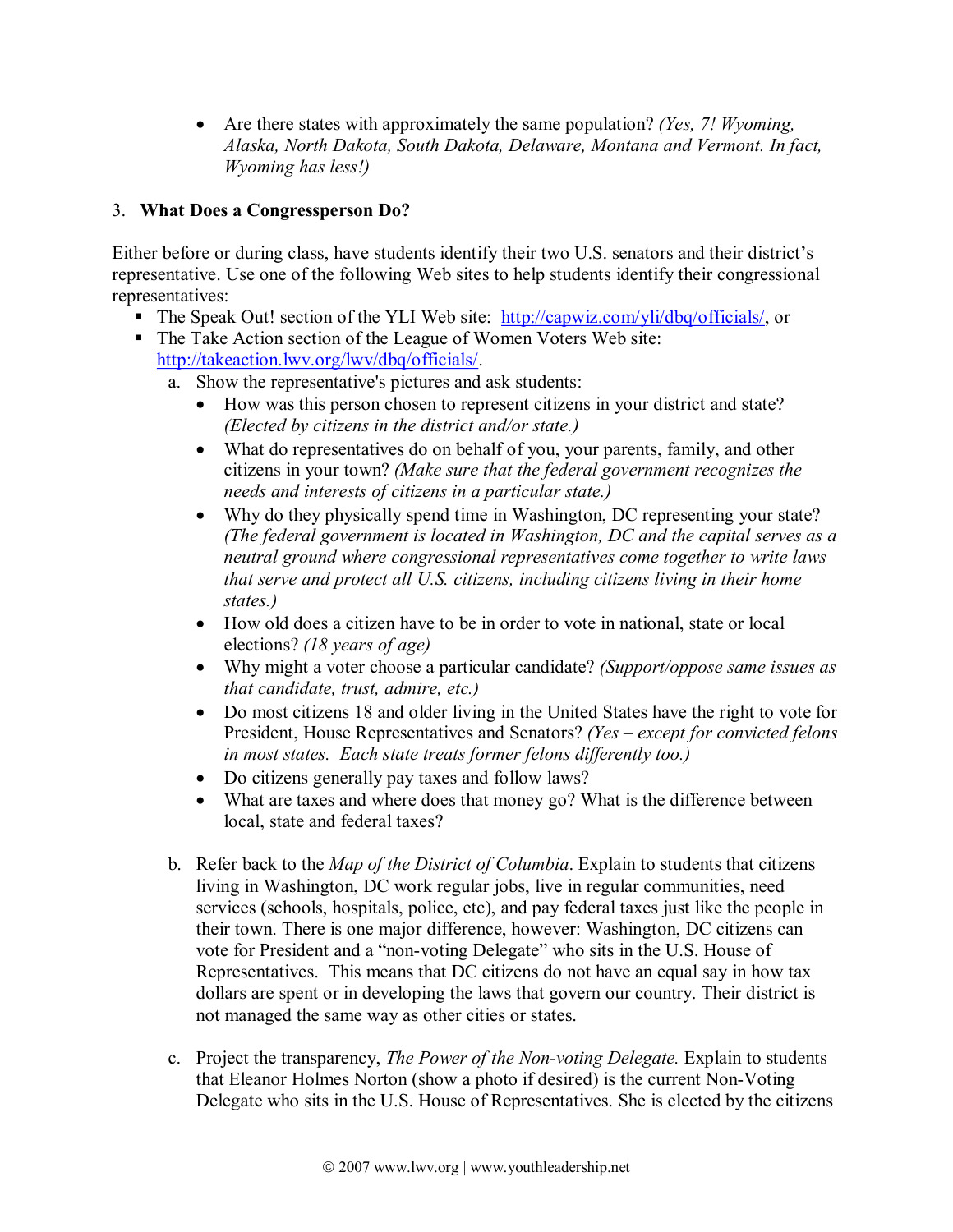of the District of Columbia (similar to how their local representative is elected). She is only the third delegate in DC's history. (DC was not given any representation in the U.S. House until the 1970's.) The non-voting Delegate has the privileges of a member of the House **except** the ability to cast votes on the House floor. This means that while the delegate can participate in debates; speak and vote in committee meetings; acquire seniority through service; and introduce legislation, she cannot vote on any bills. Because Congress oversees all of DC's legislation and budget decisions, she can voice her concerns about what Congress does with local DC tax dollars and laws, but cannot vote on it. Therefore, while she represents DC as best as she can, in the end, representatives from other States make decisions on what happens to DC's schools, roads, businesses, etc.

- Ask students: Since the DC Delegate can do everything a representative can do except vote, does this make the position symbolic?
- · Why do citizens who live in Washington, DC get to vote for a representative that does not actually get to make decisions with all the other elected representatives?
- · What power does this provide or not for the citizens of the District of Columbia? In what way can her powers help/hinder the citizens she represents?
- · Are DC citizens given the full privilege of citizenship, then?
- d. Project the transparency *Character Quote* and ask students to make their own predications about what the quote means.

"It is time to fix the leftover business from civil rights, and bring equal rights to all Americans, including District residents."

What does Eleanor Holmes Norton mean by this statement? What "leftover" business might District residents still have? Who did the civil rights movement help? How are those people still affected by DC citizens' lack of voting rights?

- 4. **Review of the History of Voting Rights in America.** Explain to students that there are groups of people in America that have had to fight for their right to vote so that their interests would be properly represented in the U.S. government. Project the transparency, *Our Right to Vote: A Brief Overview of Voting in America*. Ask students to compare and contrast the pictures and answer the questions. Ask:
	- Who do you see in each picture? (Women, African-Americans, citizens of many ethnicities, respectively)
	- What document gives students the right to protest or speak freely? (U.S. Constitution)
	- · Why do people protest? What are other forms of protest? What do you think is the most effective form of protest?
	- · Where are these demonstrations happening? Why there? *(Washington, DC)*
	- · How are the people in each photograph similar? Different? *(i.e., They are of different races and ethnicities, but they were all denied the right to vote by the U.S. Constitution. All of the people in the first two movements, are still fighting in the third movement – women and people of color live in Washington, DC)*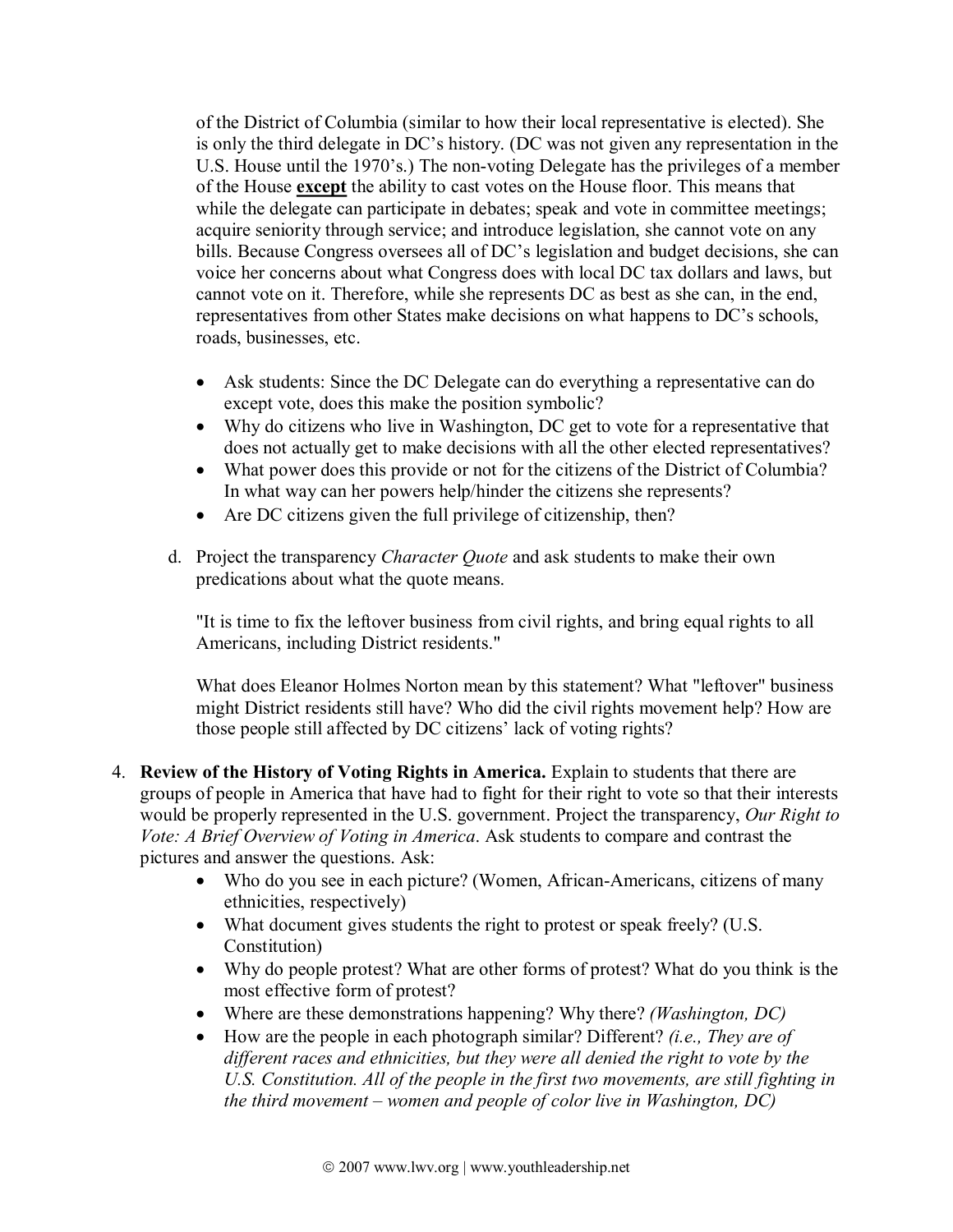- · Do you think it took only one protest for these people to achieve their goals? *(No, it took decades. DC citizens are still working for equal representation)*
- · Have you ever been in a situation when you were not allowed to participate in an activity because of who you were, i.e. your gender, age, etc? How did that make you feel? Was it fair? What did you do about it?
- What does the word enfranchise mean? Technically, do ALL law abiding citizens of voting age actually have the benefit of full voting rights? *(No, DC citizens do not)*
- Do you think voting is a right or a privilege? Why?
- What, then, does it mean to disenfranchise a person or group of people from voting? Why might this be a problem?

Briefly, review what has happened so far. First, students located Washington, DC and compared it to their own community. Next, they figured out who their U.S. congressional representative is and talked about what representatives do for citizens. After that, they learned about a special case in the U.S. House of Representatives, the non-voting delegate, and discussed how this person impacts the people she represents. Finally, students briefly analyzed and compared three voting rights movements and determined that citizens living in the District of Columbia do not have full voting representation like other U.S. citizens. Next, students will find out why, and what has been done to gain those rights.

5. **Overview of the History of the District of Columbia.** Draw a line on the board and write in the following years. Using the slips of paper from the *Timeline of DC History Activity*, choose several volunteers to determine the order in which they think the events happened. Remind students that they are only predicting the timeline and the entire class can work together.

1789: The United States Constitution is ratified. It includes language about creation of a "District" but does not imply where that area will be.

1791: Two counties – one in Maryland, one in Virginia – are ceded, or given, to the Federal government to create a distinct territory, the District of Columbia. At this time, people living in these areas are still voting in Maryland and Virginia elections.

1801: Washington, DC becomes the official capital of the United States and citizens living in the District are no longer allowed to vote in elections.

1920: Congress passes the 19<sup>th</sup> Amendment to the U.S. Constitution, granting women the right to vote.

1961: Congress ratifies the 23<sup>rd</sup> Amendment to the U.S. Constitution, granting DC residents the right to vote in U.S. Presidential elections.

1965: President Lyndon B. Johnson signs the Voting Rights Act of 1965.

1971: Walter E. Fauntroy elected the first non-voting Delegate to the U.S. House of Representatives since 1875.

1974: Walter B. Washington elected first Mayor of Washington, DC.

1985: The DC Voting Rights Constitutional Amendment fails when only 16 of the required 38 states approve the measure.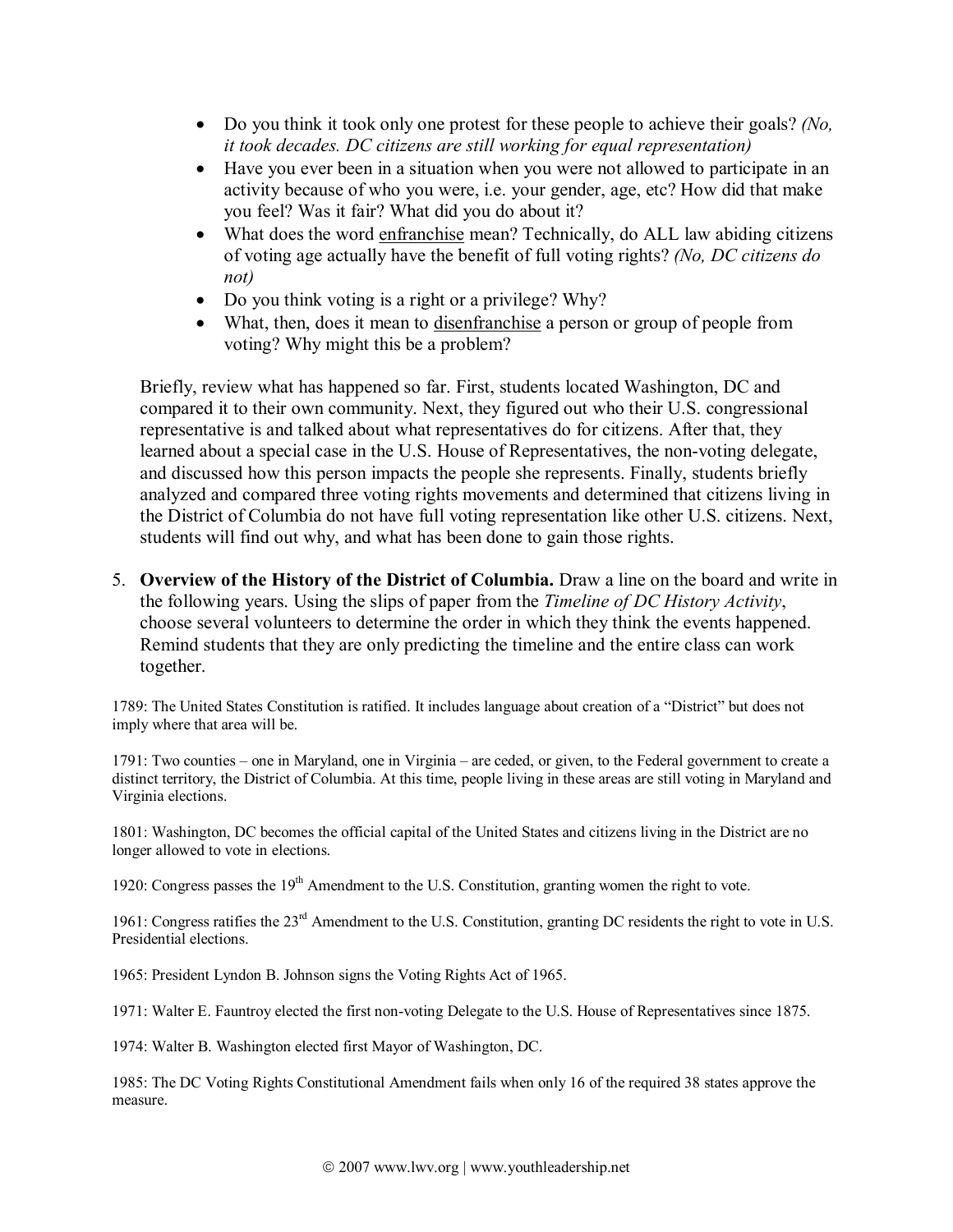1993: Members of the U.S. House of Representatives discuss granting state status to Washington, DC, but the attempt is defeated.

2006: The District of Columbia Fair and Equal House Voting Rights Act, which suggests that DC receive one full voting member in the U.S. House stalled.

2007: New bills were introduced into the U.S. Congress. The U.S. House of Representatives passed a bill that would provide a representative to the District of Columbia and an additional representative to the state of Utah. As of June 15, 2007, the companion bill in the Senate is currently being debated.

Once students have created their version of the timeline, project the short or long version of the transparency, *A Brief History of Washington, DC* and discuss with them the actual version of events. Update the timeline as you progress and help students comprehend that citizens living within the boundaries of Washington, DC have been working to gain voting rights for over 200 years.

Ask students:

- · How many years does this timeline span? *(Over 200 years)*
- In 1791, the city of Washington was created by the federal government using lands given to the government from what two states? *(Maryland and Virginia)*
- · Until 1801, were citizens living in Washington allowed to vote? How? *(Yes, they voted as citizens from either VA or MD)*
- Why do you think the federal government decided to take away voting rights for citizens living in close proximity its seat? In other words, why would leaders want the federal capital to be on "neutral" ground and not in a particular state? *(Answers may vary, but at the time, some leaders feared that citizens living in close proximity to the seat of government could influence decisions being made.)*
- 6. **Conflict in the Constitution: What Does It Say?** Show the transparency, *What Does the Constitution Say?* and briefly review with students. Then, using the resource, *Case Study: Washington, DC, Wyoming, and Puerto Rico*, have students compare and contrast the facts about each and make generalizations about voting representation using the questions provided on the chart.
- 7. **Making Connections: Decisions in DC Should Handguns Be Banned?** In this role play, *The Handgun Ruling in the District of Columbia*, students discuss the impact of the recent court ruling on handgun ownership in the District. Ask for about nine volunteers and provide scripts for each student to act out for the class. Afterwards ask:
	- What state does Senator Hutchinson live in?
	- · Which citizens are Mayor Fenty and Delegate Norton representing?
	- · Why did the Congress introduce the legislation in 2004?
	- What arguments were presented to support and oppose the lifting of the ban?
	- Did DC citizens actually have a "voice" in the matter? Why or why not? How was that voice articulated? (Fenty, protests?)
	- · What solutions did the citizens in the play present for consideration that would address the issue of representation?
	- Do you support or oppose one of the options?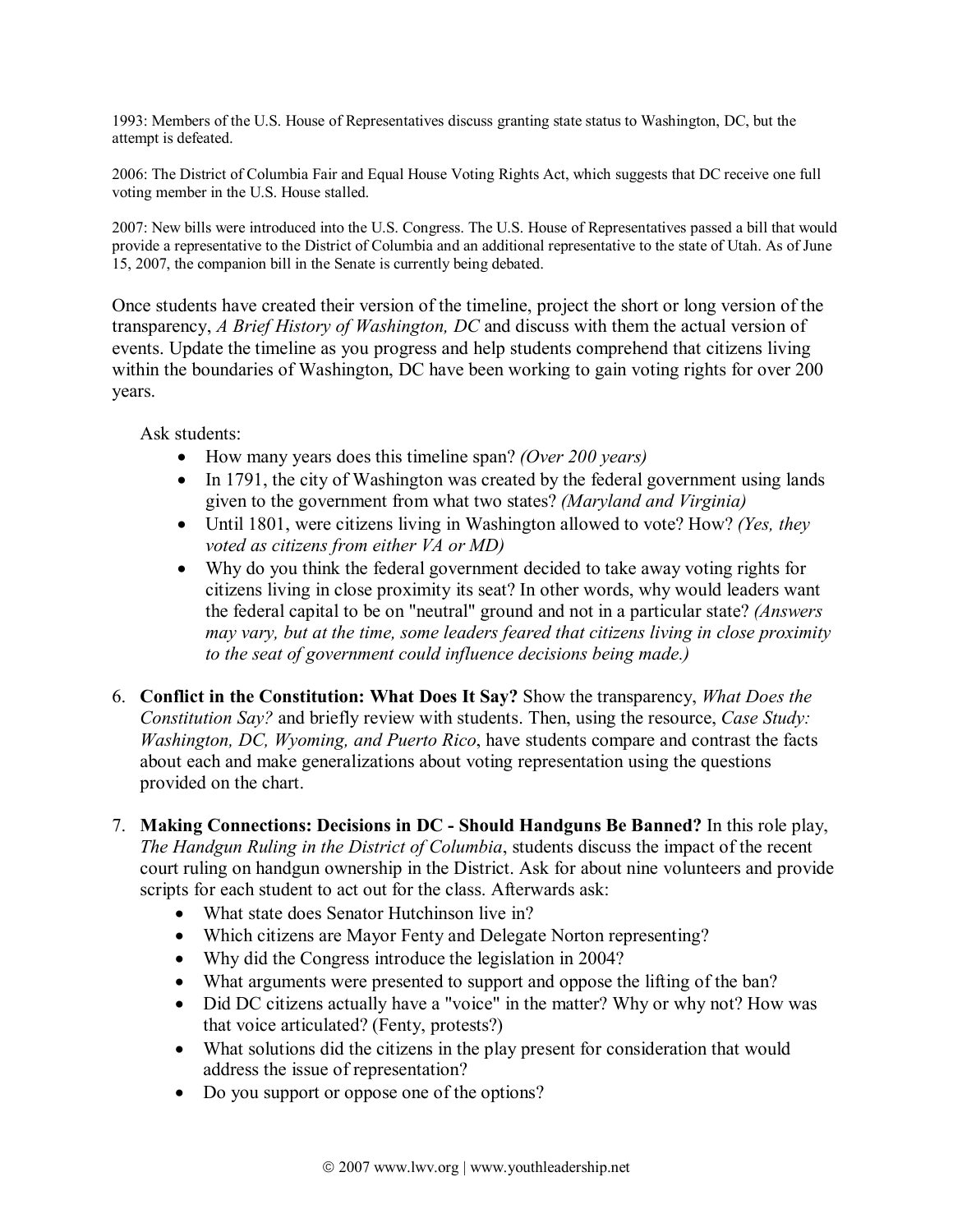Alternative to role play: All information in the role play is based on two included articles, *Williams Rebukes Senators Trying to Revoke Gun Ban; Bill Called Insult to Residents, Victims*, and, *Court Overturns DC Handgun Ban*. Students can read the articles *instead of* acting out the role play and answer the following questions:

- When were these articles written? Are they current?
- · What state does Senator Hutchinson live in? Which citizens was she elected to represent?
- · Which citizens did Mayors Williams and Fenty, respectively, and Delegate Norton represent?
- Why did citizens of DC support a measure to completely ban handguns in their communities in the 1970s? What has been the result of banning guns in DC?
- In the Sheridan article, what reason did Senators Hutchinson and Allen give for supporting the removal of the ban on handguns?
- What response did the Mayor and the Delegate give in return?
- · Which representatives have the better idea of what the local citizens prefer and need? Why?
- · Based on information presented in both articles, do you think the court ruling was the best decision for DC citizens? Why or why not?
- 8. **Wrap Up: You Decide.** Students should now have enough information to make an informed decision regarding whether or not they support or oppose a measure that would provide DC citizens with full voting representation in Congress. As a final exercise, have students analyze the political cartoon in the *Cartoon Wrap Up* and complete the questions at the bottom of the page.

#### **Extension Activities:**

- 1. **Considering the Options**. Have students research and analyze the primary options available to DC citizens that would provide full voting representation in Congress: legislation by Congress, retrocession, a constitutional amendment, or statehood. Which option do they support? Why?
- 2. **Article Case Study.** Either individually or in groups, before or during class, have students read the article, *Picking the Brains of the Founding Fathers* and write in support or opposition from the perspective of a Framer in the early 1800s to clarify the answer to the question: Did the founding fathers intend to deprive District residents of a vote in the national legislature?
- 3. If students have access to website searches have them search the *Colbert Report* guest interviews on the Comedy Central website, where they can watch short clips in which Eleanor Holmes Norton is interviewed on the subject of DC voting rights. Have students analyze the points made for and against the topic on behalf of Mr. Colbert and Delegate Norton and decide whether or not they believe this interview to be substantive reporting.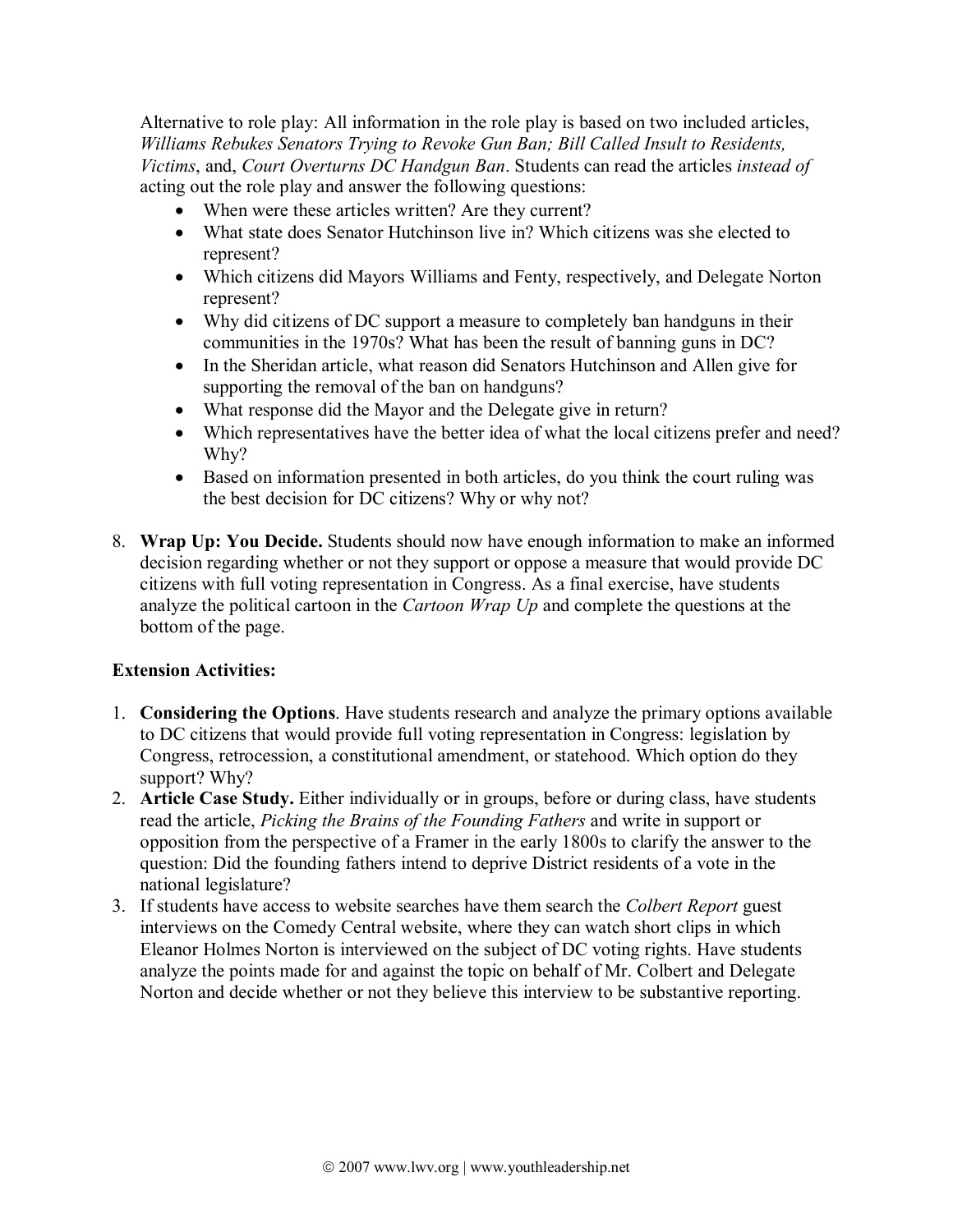#### **Additional resources and information is located on the following Web sites:**

- League of Women Voters Education Fund: www.lwv.org/dcvotingrights
- League of Women Voters of the District of Columbia: www.lwvdc.org
- DC Vote: www.dcvote.org
- · DC Appleseed: www.dcappleseed.org
- · DC Watch: www.dcwatch.com
- Voting in America (video): www.votinginamerica.org. 9 short documentaries about why some people don't vote and how others are trying to change their minds
- The Library of Congress: http://thomas.loc.gov/
- · Founding Fathers Info, The Federalist Papers: www.foundingfathers.info/federalistpapers/
- · U.S. Constitution: www.law.cornell.edu/constitution/constitution.overview.html
- · U.S. House of Representatives, U.S. Senate: www.house.gov, www.senate.gov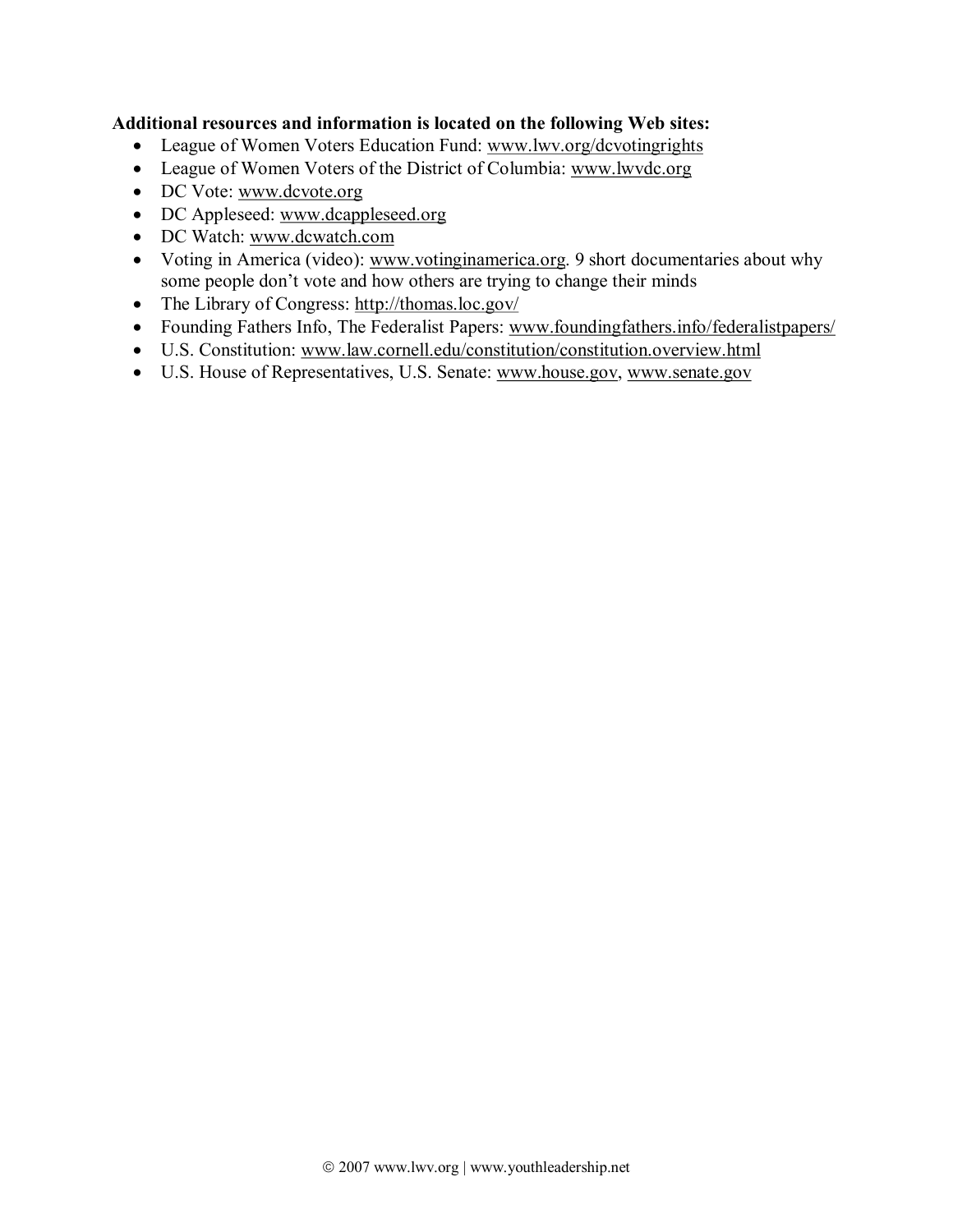## Map of the District of Columbia



http://www.senate.gov/visiting/resources/pdf/new\_md\_dc\_va.pdf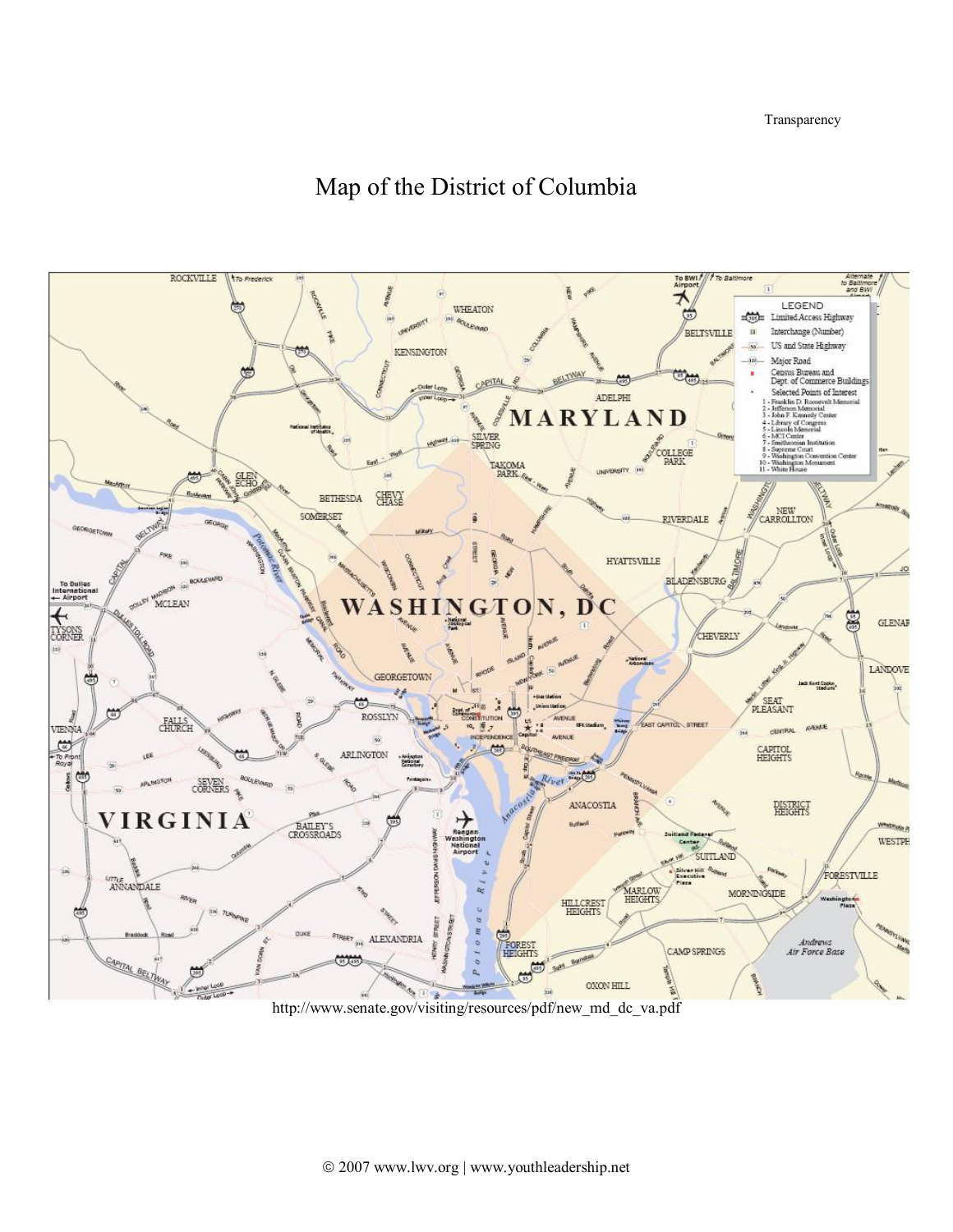Transparency

## Character Quote

## **"It is time to fix the leftover business from civil rights, and bring equal rights to all Americans, including District residents."**

What "leftover business" might citizens living in Washington, DC have that was not resolved during the Civil Rights movement?

Who is Eleanor Holmes Norton?

Which group of Americans lead the civil rights movement?

Was the civil rights movement successful in guaranteeingthe rights of all American citizens legally?

In what ways could the people helped by the civil rights movement still be affected by DC citizens' lack of voting rights?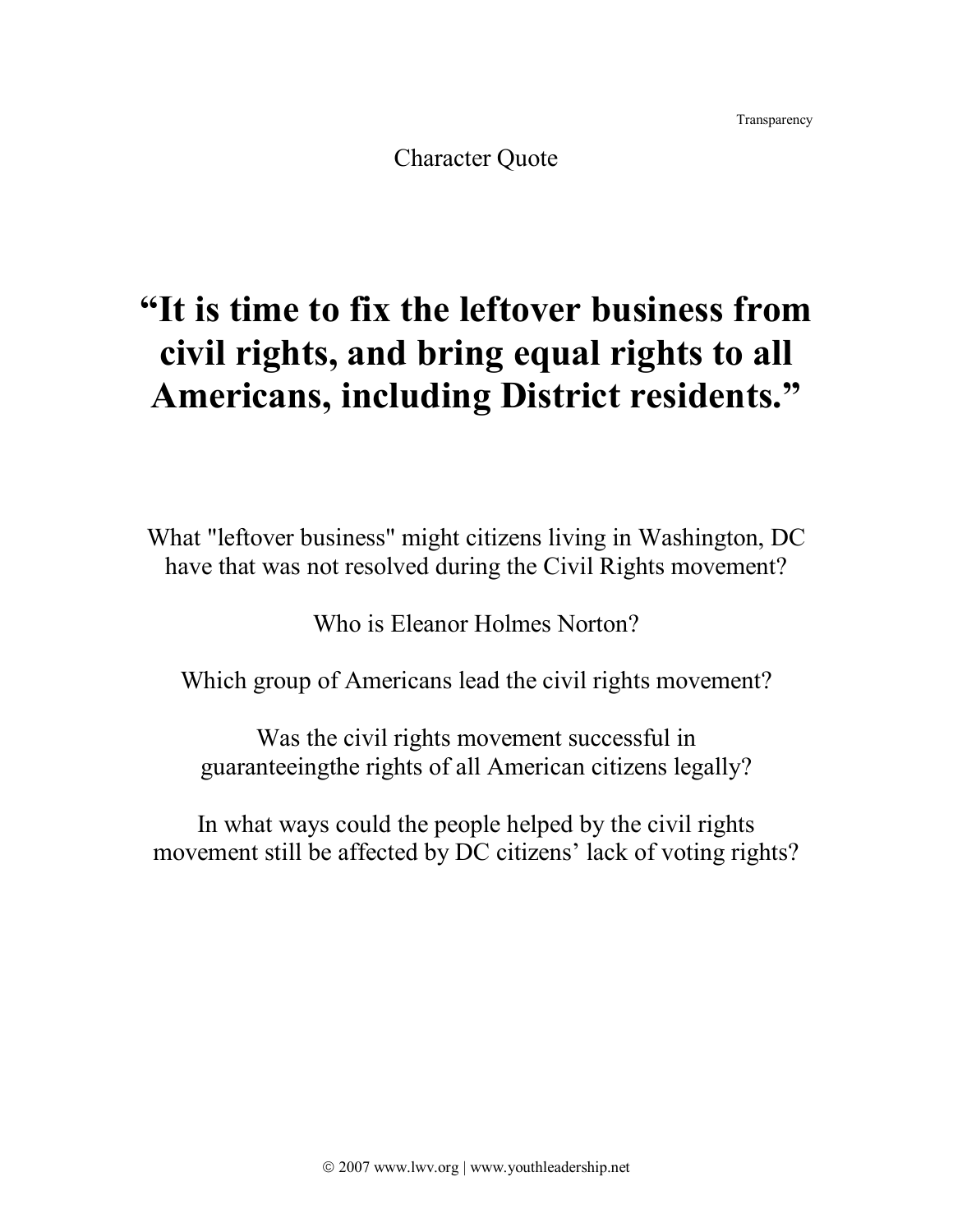## The Powers of the Non-Voting Delegate

## Eleanor Holmes Norton

She cannot vote on bills being considered in Congress. Currently in her 9th term as Delegate for the District of Columbia in the U.S. House of Representatives. She can sit on Committees. She is currently on the Homeland Security, Government Reform and Transportation Committees. She can introduce legislation for consideration on the House floor. She can acquire seniority through service to her country. She can vote in committee meetings and participate in debates with other legislators about legislation.

**Since the DC Delegate can do everything a representative can do except vote, is the position symbolic? Why or why not?** 

**In your opinion, do the citizens of the District of Columbia truly have a "voice"? Why or why not?**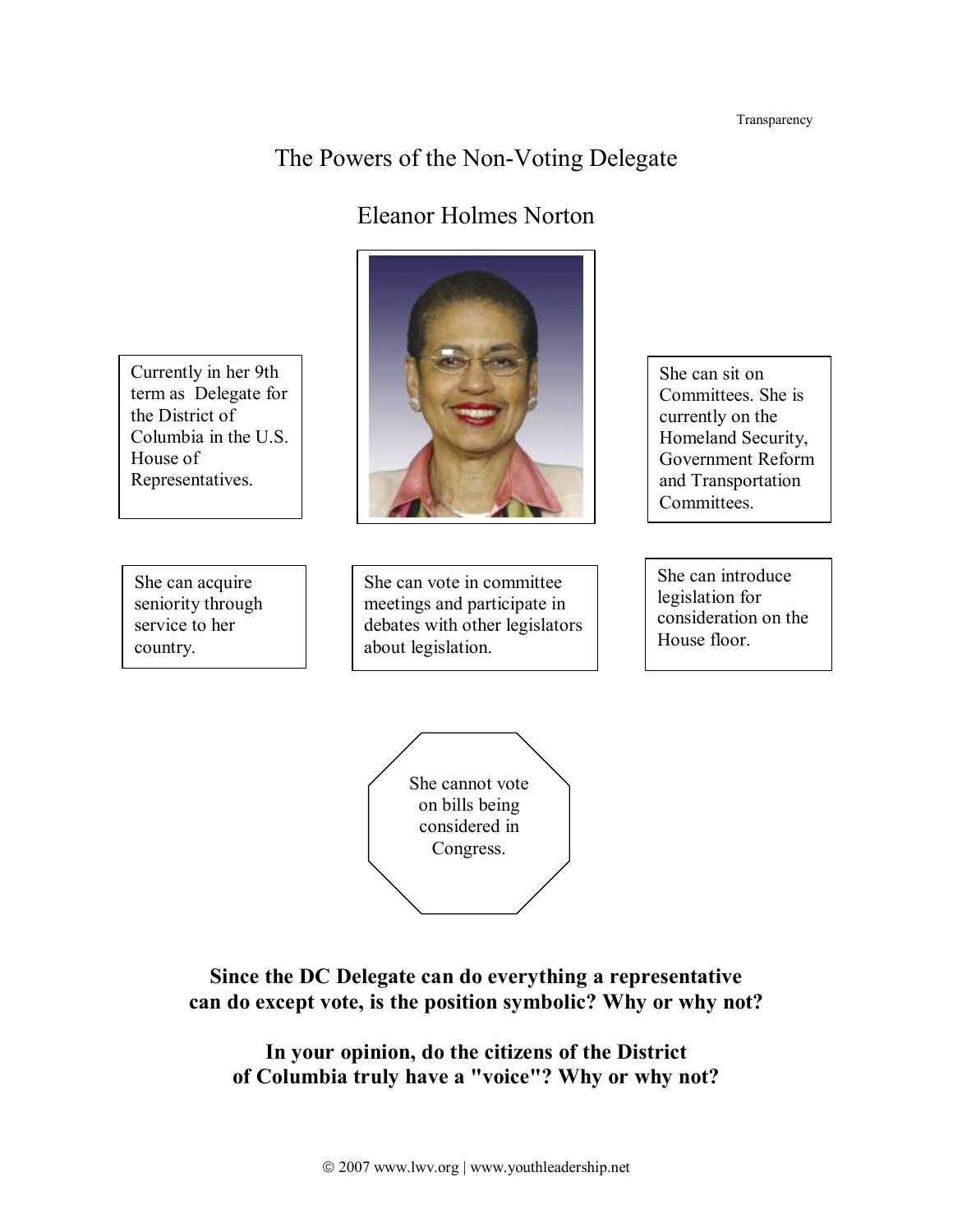Transparency

## Our Right to Vote: A Brief Overview of Voting Rights in America



http://www.loc.gov/rr/print/catalog.html http://www.loc.gov/ www.dcvote.org



Women's Suffrage Movement Civil Rights Movement DC Voting Rights Movement



| Year  |            |
|-------|------------|
| Cause | Giving fem |

Year 1919 1963 **2006** 

nale citizens the right to vote Giving citizens of color the right to vote

Result 19<sup>th</sup> Amendment passed Civil Rights Act of 1964,<br>14<sup>th</sup> Amendment passed

DC citizens full voting representation in Congress

Home rule (local government voting);  $23<sup>rd</sup>$  Amendment, right to vote in Presidential elections; Full Congressional voting pending

**What are the people in each picture doing? What U.S. document gives citizens the right to protest or speak freely?**

**Where do you think these demonstrations are happening? Why there?**

**How are the people in each of these photographs similar? Different?**

**How long do you think it took for them to achieve their goals? How are the outcomes similar or different?**

© 2007 www.lwv.org | www.youthleadership.net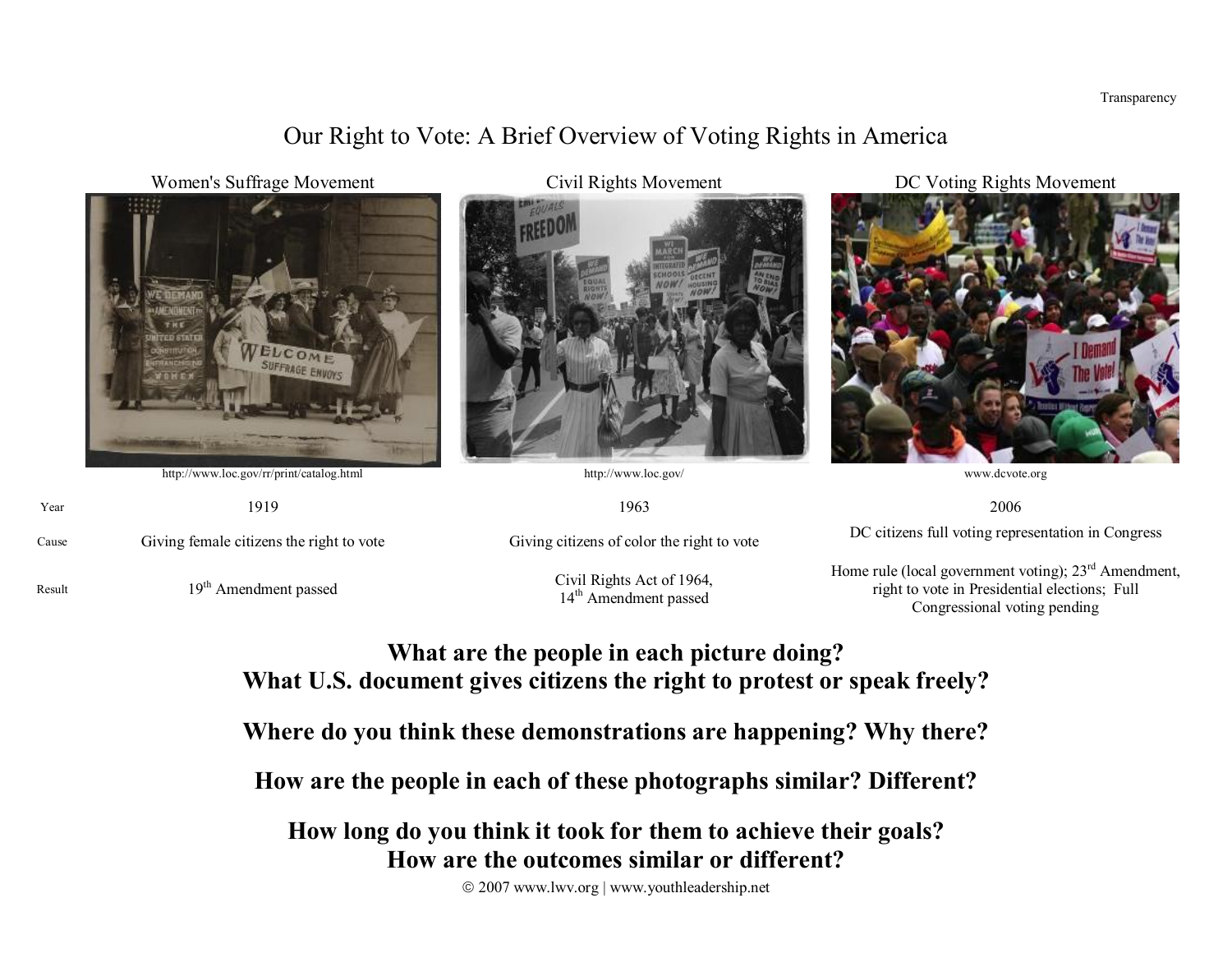## Timeline of DC History Activity

cut here

The United States Constitution is ratified.

cut here

Two counties – one in Maryland, one in Virginia – are given to the Federal government to create a distinct territory, the District of Columbia.

Washington, DC becomes the official capital of the United States.

cut here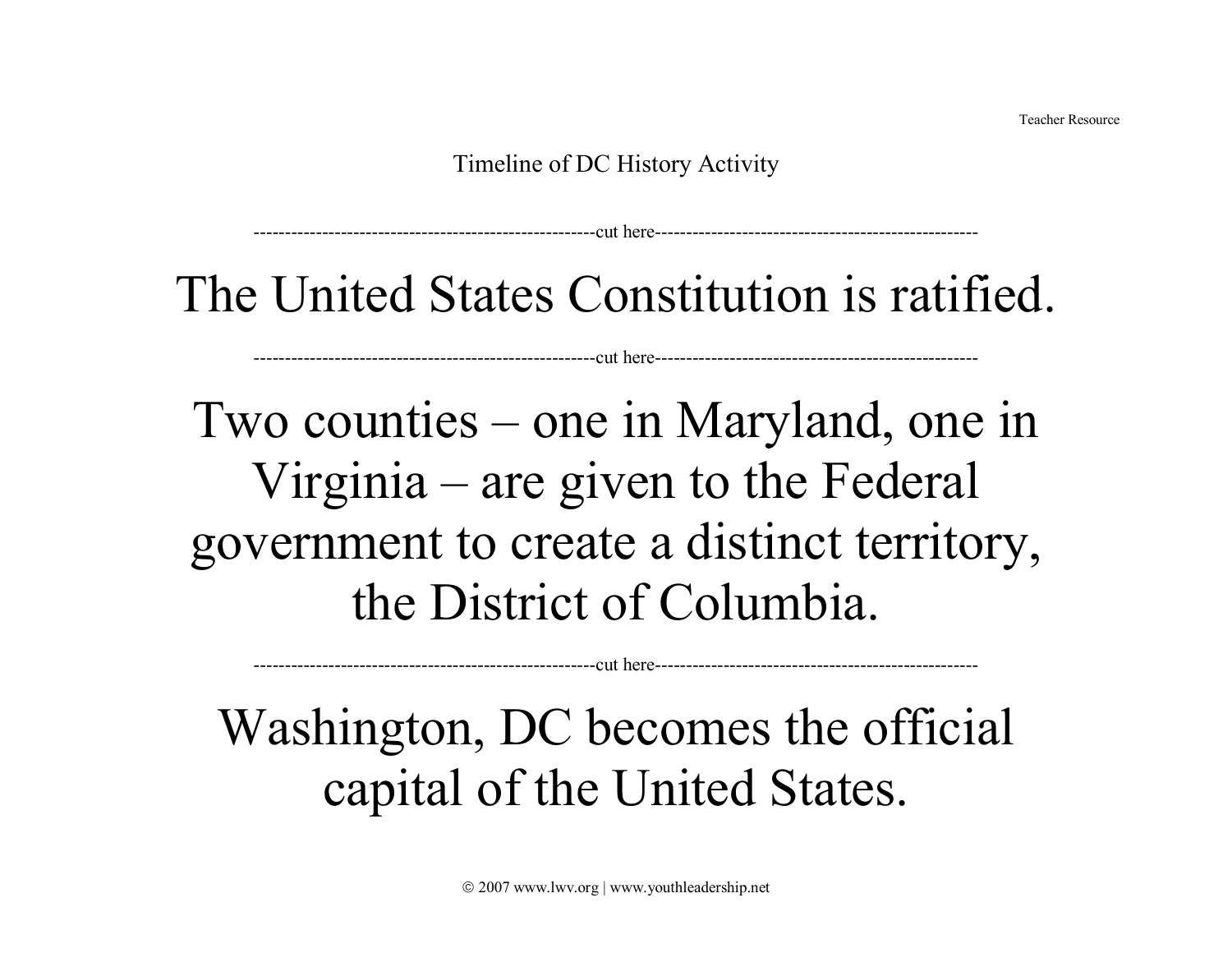cut here Congress passes the  $19<sup>th</sup>$  Amendment to the U.S. Constitution, granting women the right to vote in federal elections.

----------------cut here---------

Congress ratifies the  $23<sup>rd</sup>$  Amendment to the U.S. Constitution, granting DC residents the right to vote in U.S. Presidential elections.

## President Lyndon B. Johnson signs the Voting Rights Act of 1965.

---------------------cut here-------------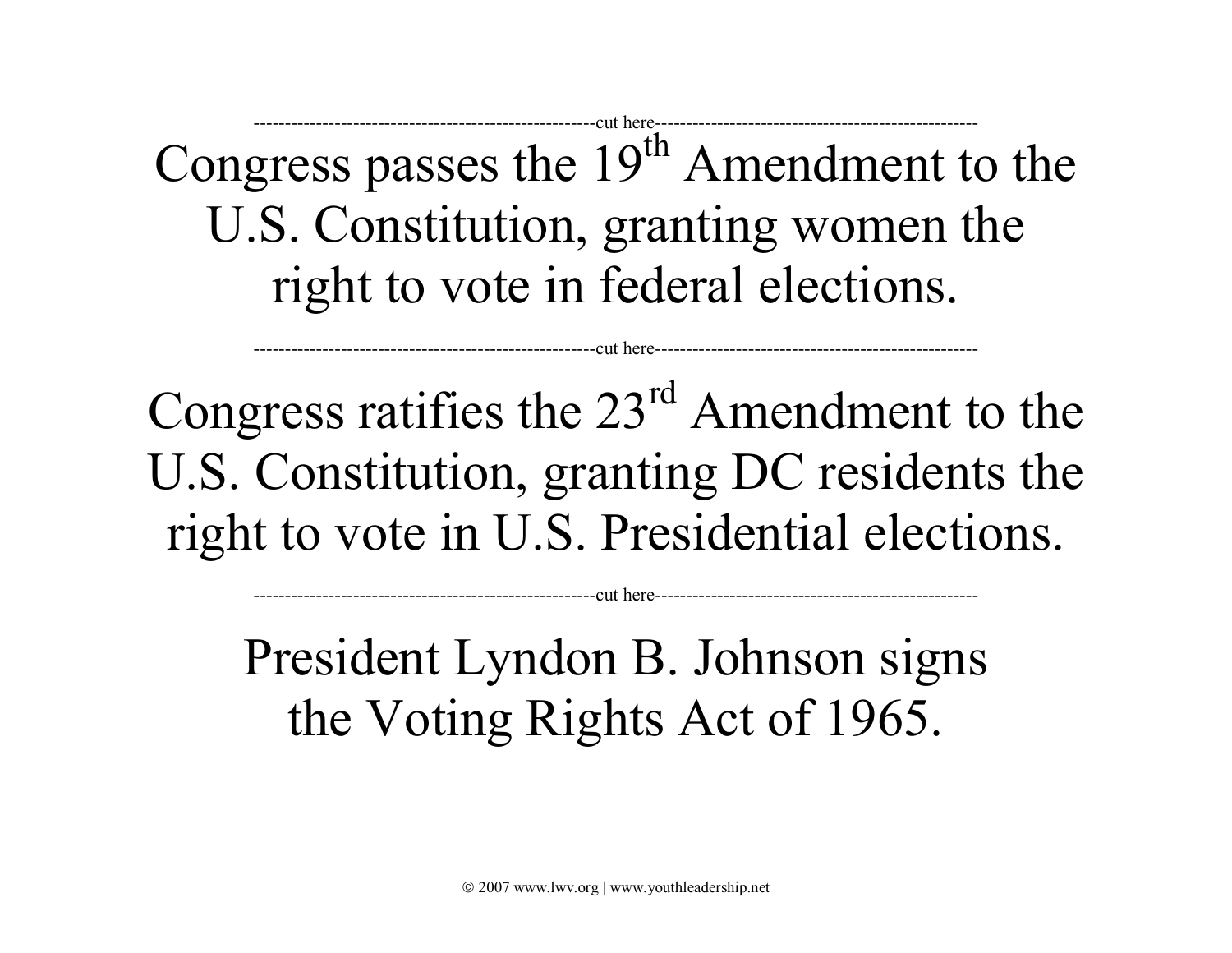Walter E. Fauntroy elected first Nonvoting Delegate to the U.S. House of Representatives since 1875.

cut here

Walter B. Washington elected first Mayor of Washington, DC.

cut here

cut here

The DC Voting Rights Constitutional Amendment fails when only 16 of the required 38 states approve the measure.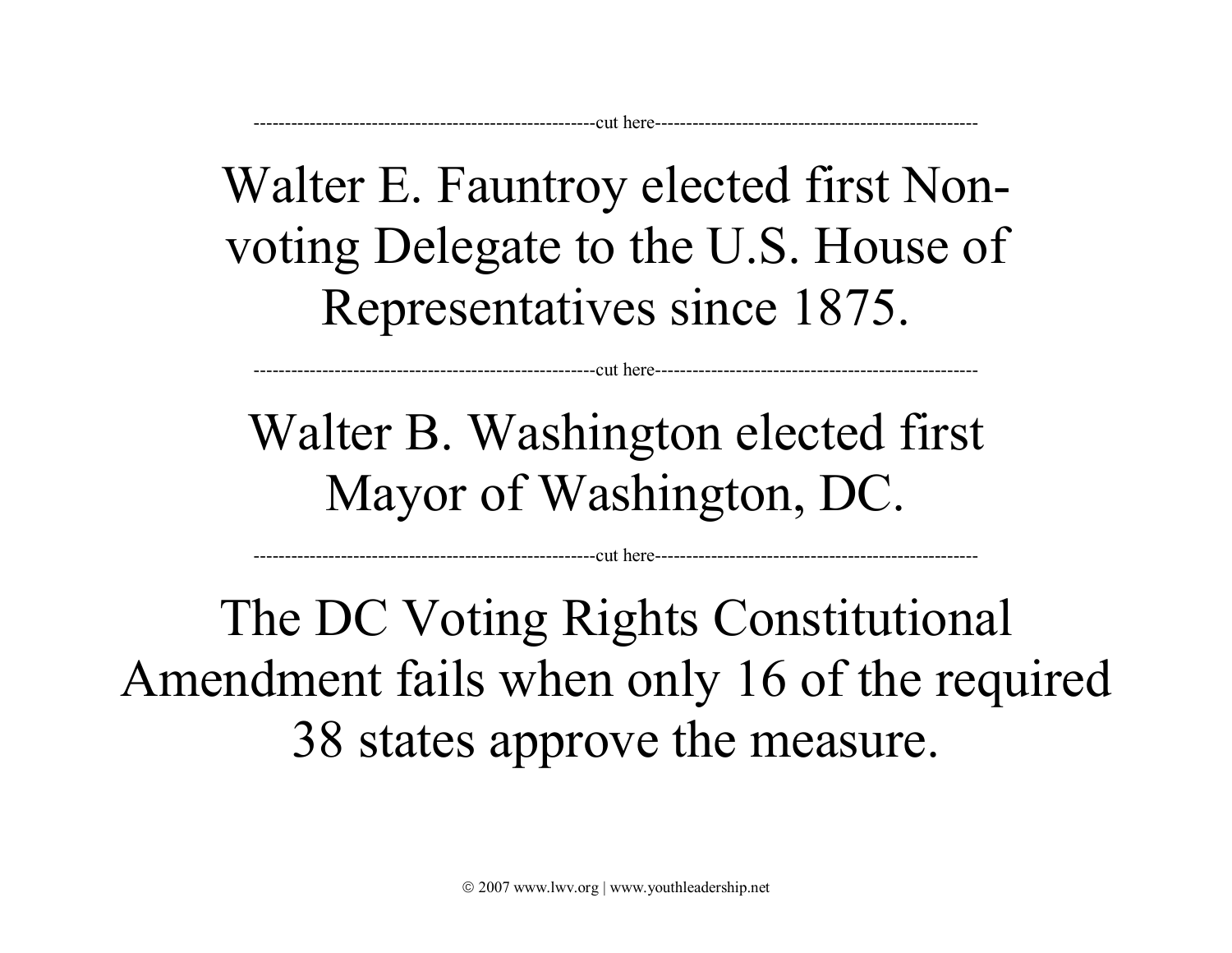## Members of the U.S. House of Representatives discussed granting state status to Washington, DC but the attempt was defeated.

cut here

# The DC Fair and Equal House Voting Rights Act, which would provide DC with one full voting House member stalled.

cut here

cut here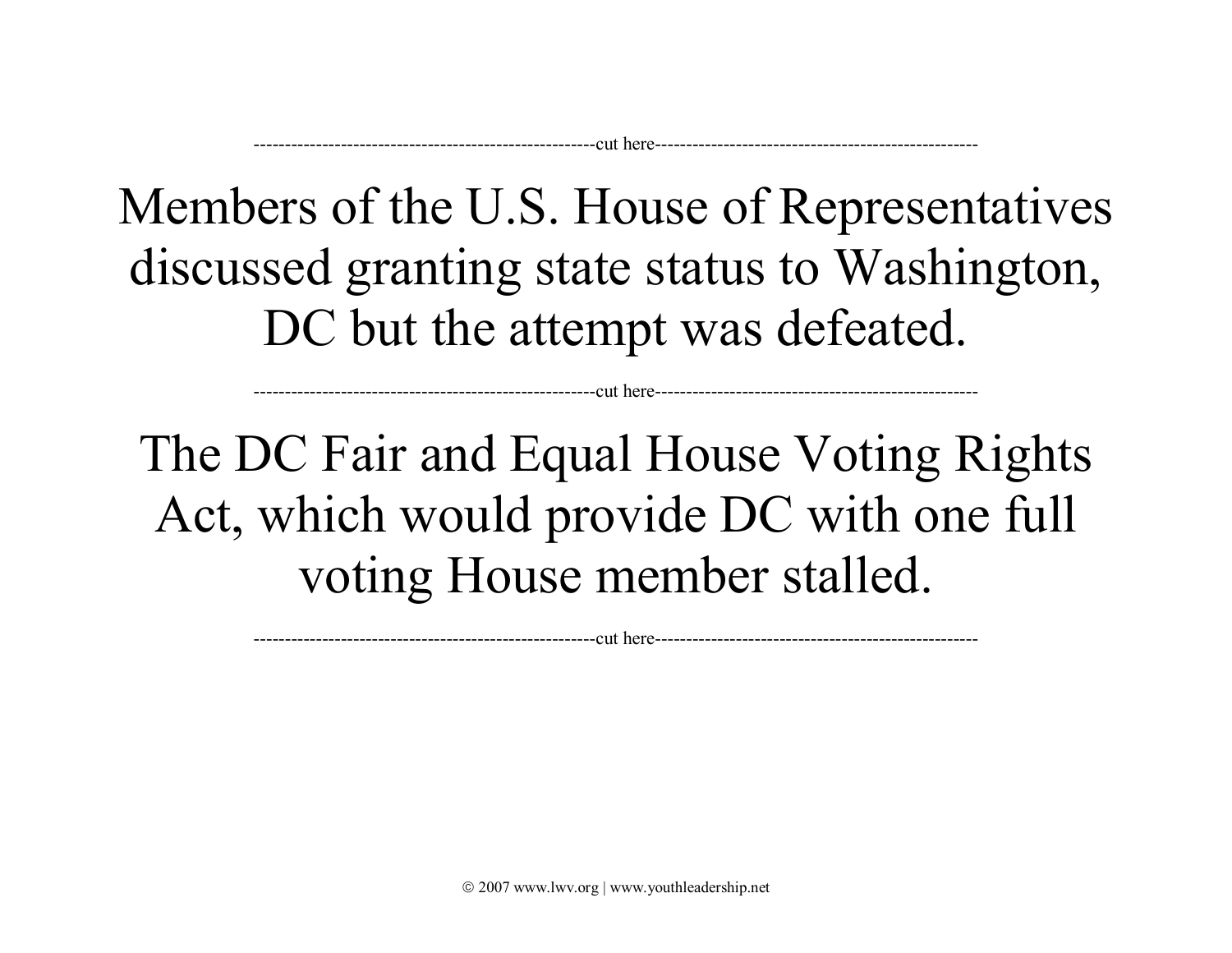## The DC Fair and Equal House Voting Rights Act, which suggests that DC receive one full voting member in the U.S. House stalled.

cut here

-cut here---------------------------------

New bills are being introduced into the U.S. Congress. Citizens wait to find out if a bill providing a representative to the District of Columbia and an additional representative to the state of Utah, passed in the U.S. House of Representatives, will also pass in the Senate.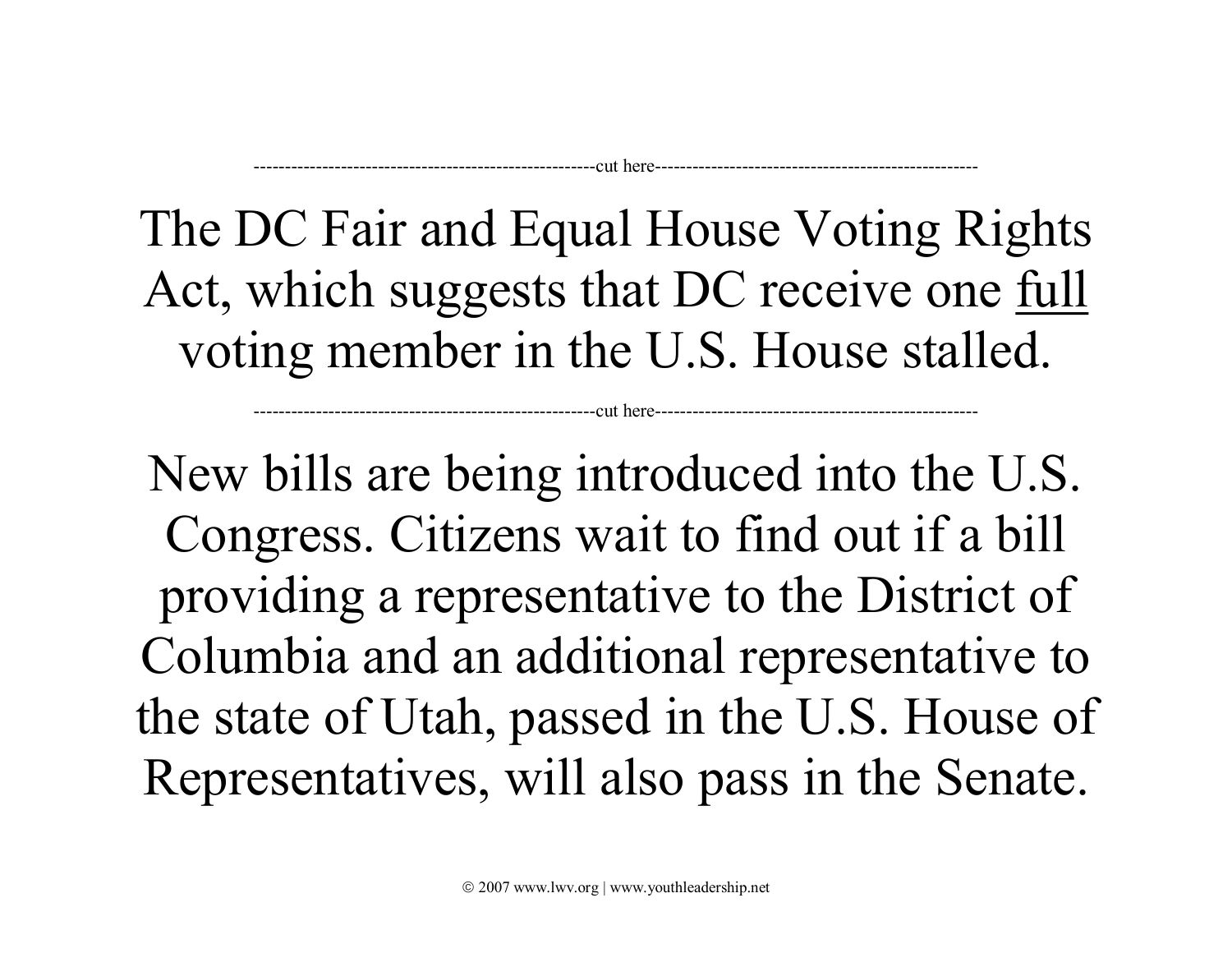## A Brief History of Washington, DC

#### **A History of Democracy Denied**

The history of the disenfranchisement of U.S. citizens living in the District of Columbia is unique. It is a story that helps us understand the frustrations the people of Washington, DC have experienced over the past 200 years and one that helps illustrate the importance of being ever vigilant of the manner by which an elected government treats the people it is supposed to serve.

The city of Washington was first incorporated in 1791 on the northern shore of the Potomac River near Georgetown, Maryland and across the river from Alexandria, Virginia. The "Federal District," or the "District of Columbia" as it came to be called, consisted of pieces of land that were ceded by Maryland and Virginia to be used as the seat of the federal government.

#### **Representation in Congress, Before 1801**

Prior to the establishment of the District of Columbia in December 1800, residents of the newly founded city of Washington, and the existent cities of Georgetown and Alexandria, continued to vote for federal congressional representatives as citizens of either Maryland or Virginia. In fact, Uriah Forrest, a resident of Georgetown within the boundaries of the District of Columbia, served as a Representative from the state of Maryland to the U.S. Congress from 1793-1794.

When Congress arrived to take up residence in the new capital city in 1801, they passed the Organic Acts of 1801, which first disenfranchised the people living in the District of Columbia. The Act prohibited residents of the District of Columbia from continuing to vote in the states from which the District had been created.

#### **Early Efforts for DC Voting Rights in Congress**

Very early on, it was realized that there was an inherent inequity in the treatment of citizens who resided in the District. Veterans of the War for Independence, who had fought for democracy and against "taxation without representation," were now being taxed without representation because they resided in Washington, DC, the capital of the new democracy. As early as 1803, a bill to retrocede the parts of the District of Columbia not being used by the federal government back to Maryland and Virginia was introduced in Congress. In the late 19th century, the city charter of Georgetown was revoked, and Georgetown and Washington were consolidated into one city.

#### **A Unique Form of Government**

In 1871, nearly 100 years after the signing of the Declaration of Independence, the District had its first democratically elected government. It was organized like a territorial government and consisted of a governor and a bicameral legislature with an appointed 11-member upper house and an elected 22member lower house. This government was notoriously corrupt and wasteful. After just three years, Congress intervened and set up a "temporary" solution that lasted for the next 100 years. Under this "temporary" system, three presidential appointed commissioners ran the city. In the late 1960s, President Johnson reduced the number of commissioners to one, whom he began addressing as "Mr. Mayor." Years of civil rights activism and extreme pressure from the Soviet Union finally culminated in passage of the 23rd Amendment, which allowed District residents to cast their ballots for President and Vice President. The "Home Rule Act," which was passed in 1974, granted District residents their first locally elected government in 100 years. Under "home rule," a mayor and a city council governed the city. In the early 1990s, the city experienced a severe fiscal crisis brought on by mismanagement, costly spending and the crippling costs uniquely borne by the District of Columbia. A financial control board was established to rein in the District's finances. In 1995, Congress transferred the majority of the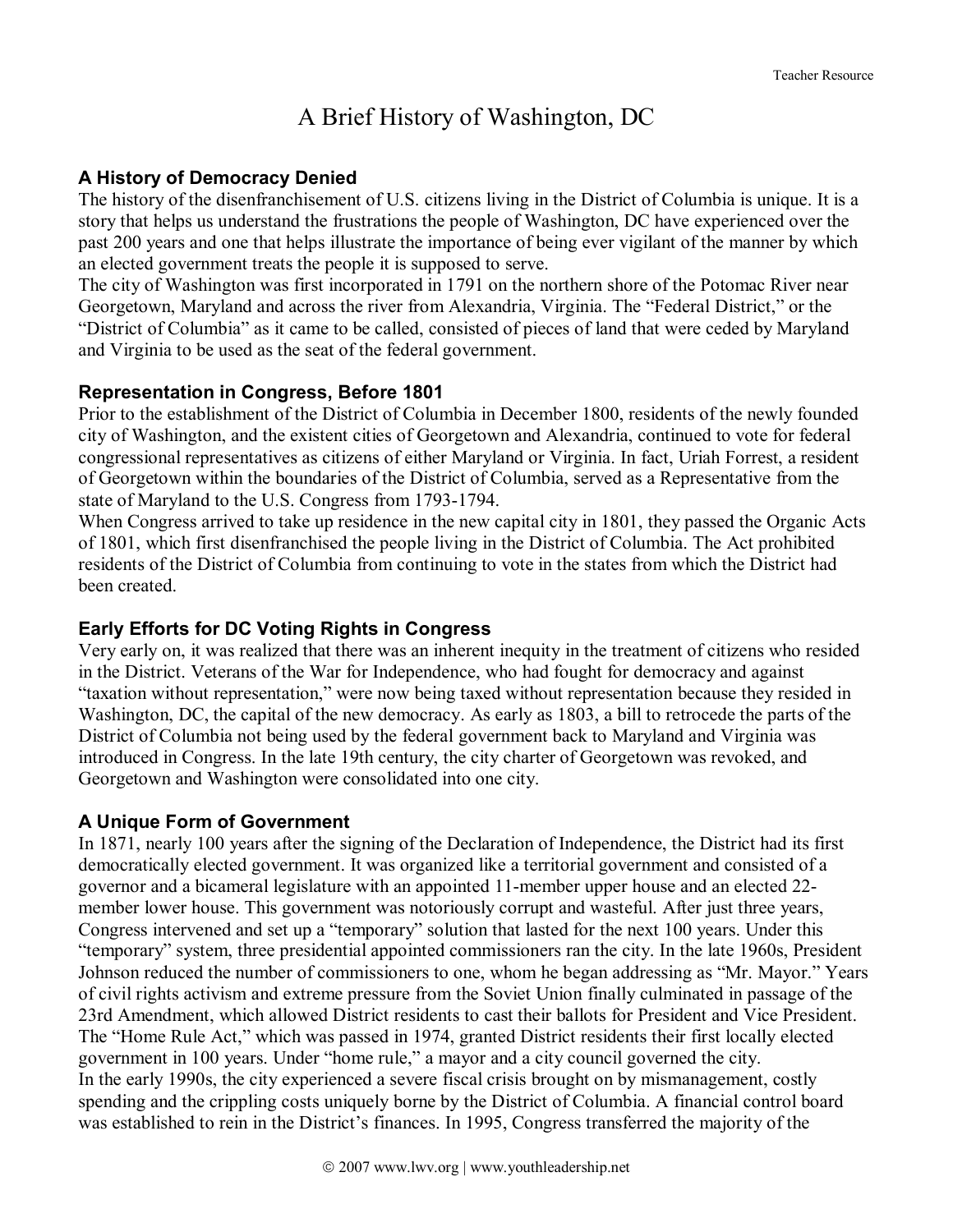mayor's authority to the unelected control board. In 1999, most authority over city agencies was returned to the city's elected mayor and city council.

#### **A Lesser Democracy in DC**

Throughout all the changes in the form and manner of District governance, one thing has remained clear: District residents have had inadequate power over their own affairs. The ultimate power over the District is in the hands of Congress. From 1801 to the present, Congress has ruled over the District with little regard for the promise of America's democracy - that those who govern derive their powers from the governed.

The people of the District of Columbia have not only been left out of decisions affecting how our nation is run, they have been left out of decisions affecting how their **own** city is run. Throughout our nation's history, citizens of the District of Columbia have given the full measure of their allegiance to the United States. They have fought in wars for the United States; they have paid taxes; and they have provided labor and resources to the United States government. Yet, for over 200 years, District residents have been bystanders in the governance of their nation and city.

Source: League of Women Voters, www.lwv.org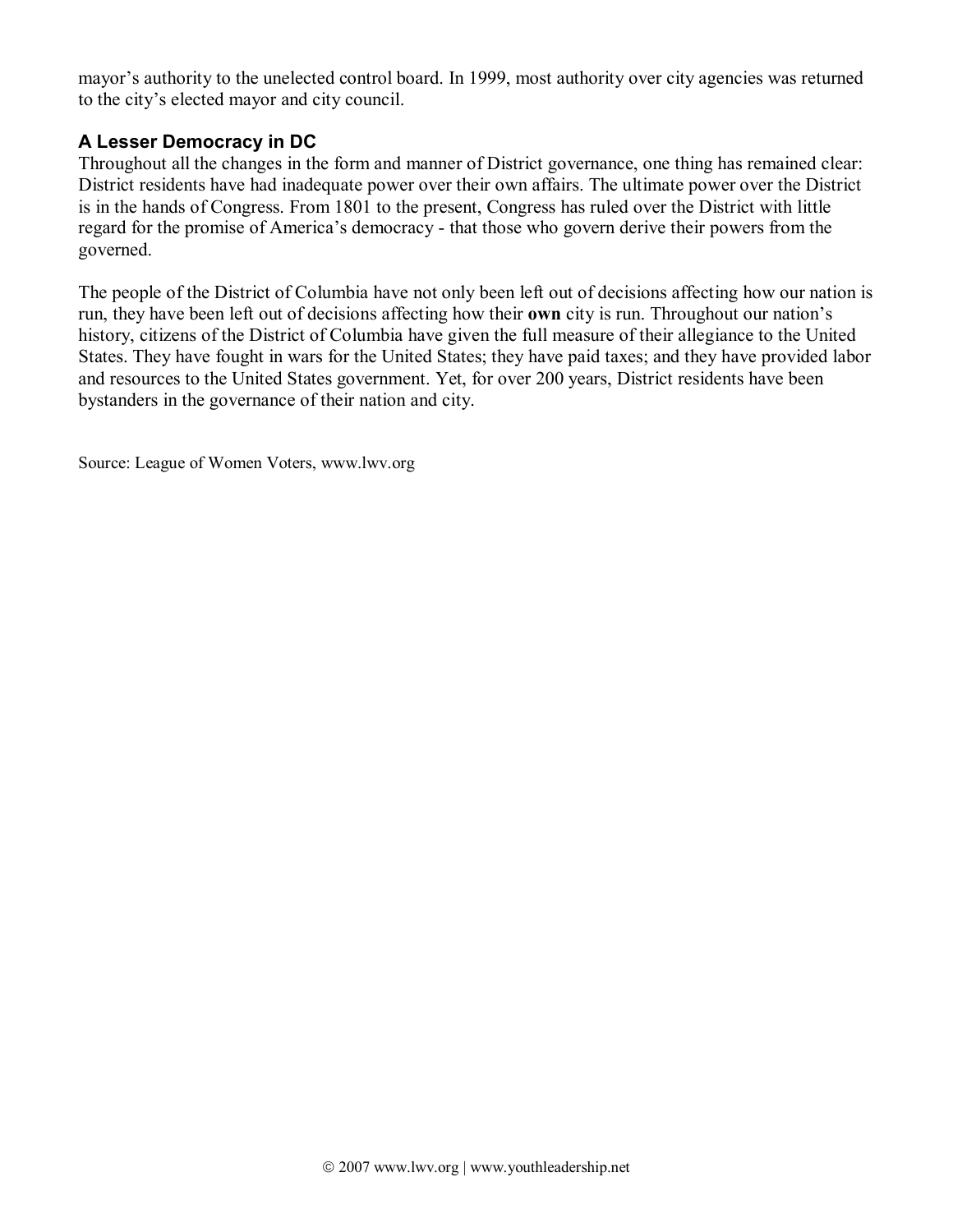## A Brief Timeline of Washington, DC History

- 1789 The United States Constitution is ratified. It includes language about creation of a "District" but does not imply where that area will be.
- 1791 Two counties one in Maryland, one in Virginia are ceded, or given the Federal government to create a distinct territory, the District of Columbia. At this time, people living in these areas are still voting in Maryland and Virginia elections.
- 1801 Washington, DC becomes the official capital of the United States and citizens living in the District are no longer allowed to vote in elections.
- 1920 Congress passes the  $19<sup>th</sup>$  Amendment to the U.S. Constitution, granting women the right to vote.
- 1961 Congress ratifies the 23<sup>rd</sup> Amendment to the U.S. Constitution, granting DC residents the right to vote in U.S. Presidential elections.
- 1965 President Lyndon B. Johnson signs the Voting Rights Act of 1965.
- 1971 Walter E. Fauntroy elected first non-voting Delegate to the U.S. House of Representatives since 1875.
- 1974 Walter B. Washington elected first Mayor of Washington, DC.
- 1985 The DC Voting Rights Constitutional Amendment fails when only 16 of the required 38 states approve the measure.
- 1993 Members of the U.S. House of Representatives discussed granting state status to Washington, DC but the attempt is defeated.
- 2006 The District of Columbia Fair and Equal House Voting Rights Act, which suggests that DC receive one full voting House member stalls. Many attempts are made in the future to seek a legislative compromise in Congress to allow DC voting representation.
- 2007 New bills were introduced into the U.S. Congress. The U.S. House of Representatives passed a bill that would provide a representative to the District of Columbia and an additional representative to the state of Utah. As of June 15, 2007, the companion bill in the Senate is currently being debated.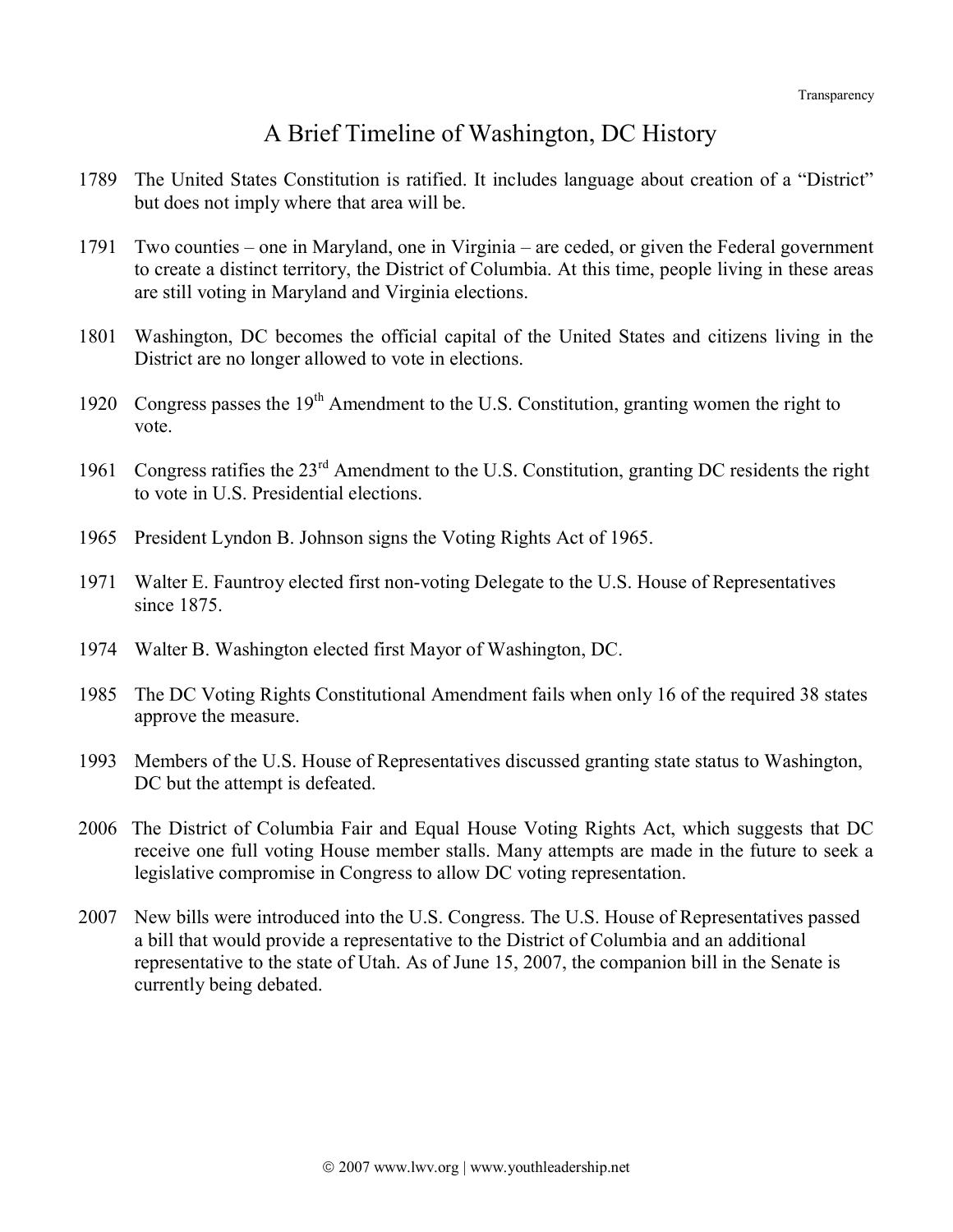## **Voting Rights for Citizens Living in Washington, DC: The Constitutional Debate**

AND

#### **Article I, Section 2, Clause 1, Section 3, Clause 1**

The House of Representatives shall be composed of members chosen every second year by the people of the several states… each state shall have at least one Representative … The Senate of the United States shall be composed of two Senators from each state, chosen by the legislature thereof, for six years; and each Senator shall have one vote.

**Translated**: Each state will be provided representatives in the House based on population. All states will be provided with two Senators. The Constitution only refers to representation for "states" and does not include the District of Columbia in this discussion on representation apportionment.

#### **Article I, Section 8, clause 17**

To exercise exclusive Legislation in all Cases whatsoever, over such District …as may, by Cession of particular States, and the Acceptance of Congress, become the Seat of the Government of the United States, and to exercise like Authority over all Places purchased by the Consent of the Legislature of the State in which the Same shall be.

**Translated:** The framers of the Constitution decided to locate the nation's capital in a district independent of state government and subject it only to federal control. This has come to mean that Congress oversees all legislative and budgetary decisions made by the District local government.

#### **THE DILEMMA**

The Constitution provides all states with congressional representatives to represent their interests in the federal legislature (especially given that citizens in these states pay state and federal taxes). Citizens in Washington, DC pay both federal and District taxes and have all the needs of ordinary citizens in any city or state. Yet, because their "representative" does not get to vote on issues (nor do they have Senators to represent them either), they do not have the same rights as other citizens within the federal legislature.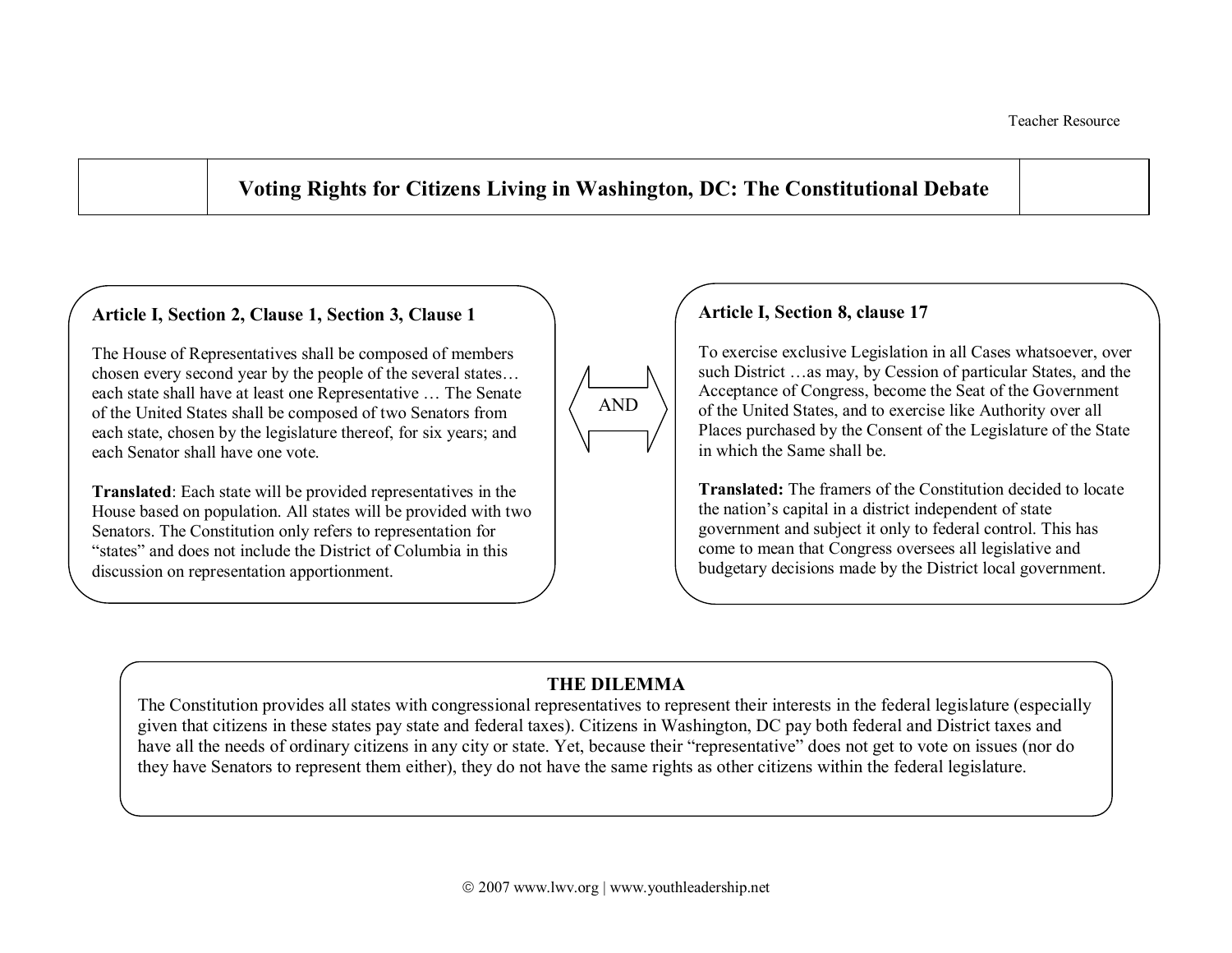Teacher Resource

### **Voting Rights for Citizens Living in Washington, DC: The Constitutional Debate**

#### **CONSIDERATIONS**

**A)** When the Constitution was written, the nation's capital was not yet created.

**B)** The Constitution does provide states with representation, but does not specifically state that the District will not have representation.

**C)** The Constitution allows Congress authority to make legislative decisions on behalf of the District. This could include providing voting rights.

**D)** The record shows that the founders were concerned about the rights of District citizens and left open the possibility that future generations could address the inequity. In fact, Alexander Hamilton proposed to let DC residents vote with Maryland or Virginia until their population grew, at which time Congress would give DC voting representation.

#### **THE DEBATE ABOUT VOTING RIGHTS**

It's **UNCONSTITUTIONAL:** The Constitution states that only States are provided with representation. Therefore, the District should not be allowed to have representation because it is not a state.

It's **CONSTITUTIONAL**: There are several reasons in support, including

**A)** The District Clause states that Congress has legislative authority over the District. Therefore, it could create legislation to allow for District citizens' voting rights.

**B)** To amend the Constitution would not be unprecedented. After all, the Constitution did not include representation for women or people of color, but it has been ratified to enfranchise those voters.

**C)** DC, just like Alaska and Hawaii (which were territories in the past) could become a state through legislation. The United States was not always made up of 50 states. We have grown and we could continue to grow.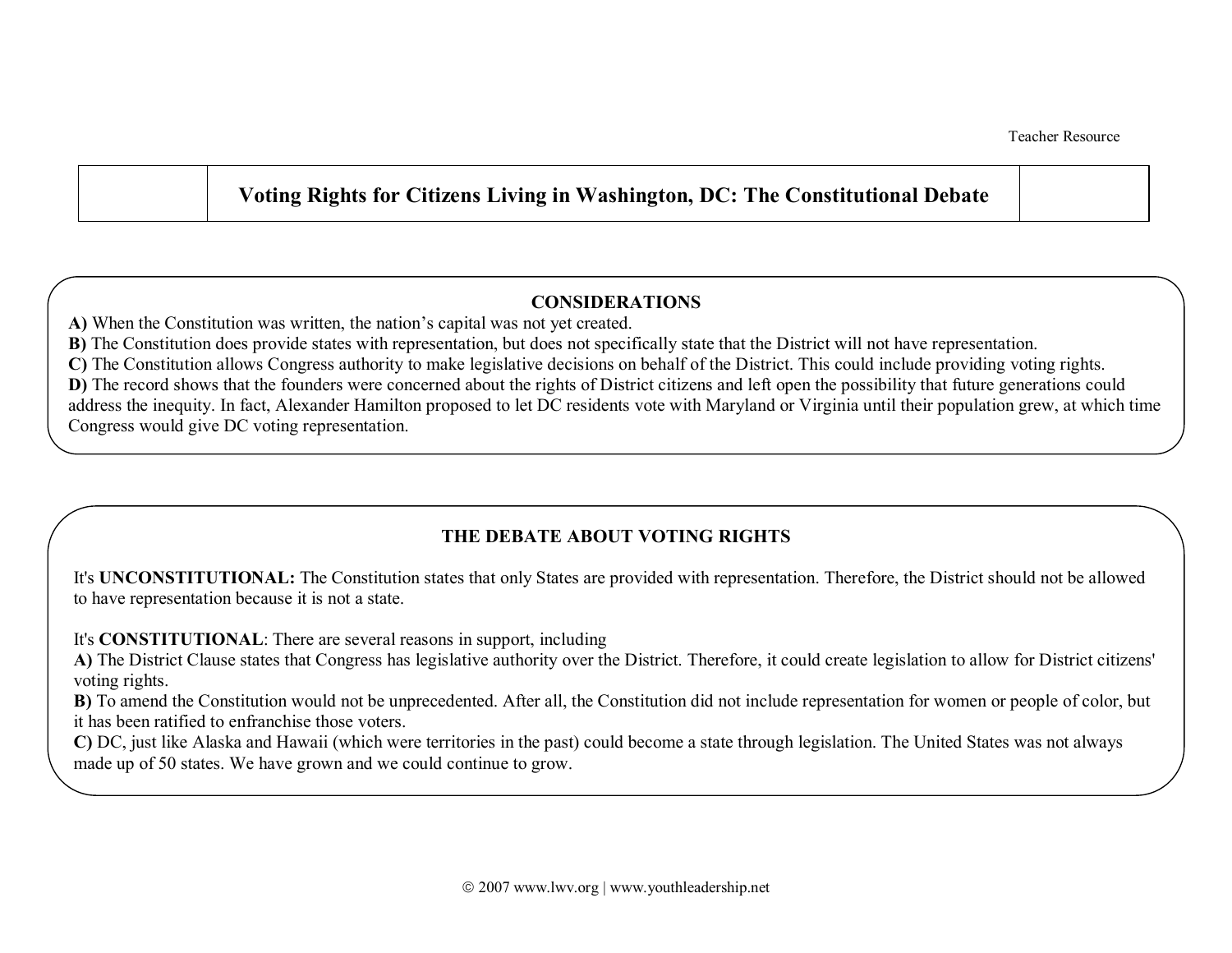## Case Study: Comparing Washington DC, Wyoming, and Puerto Rico

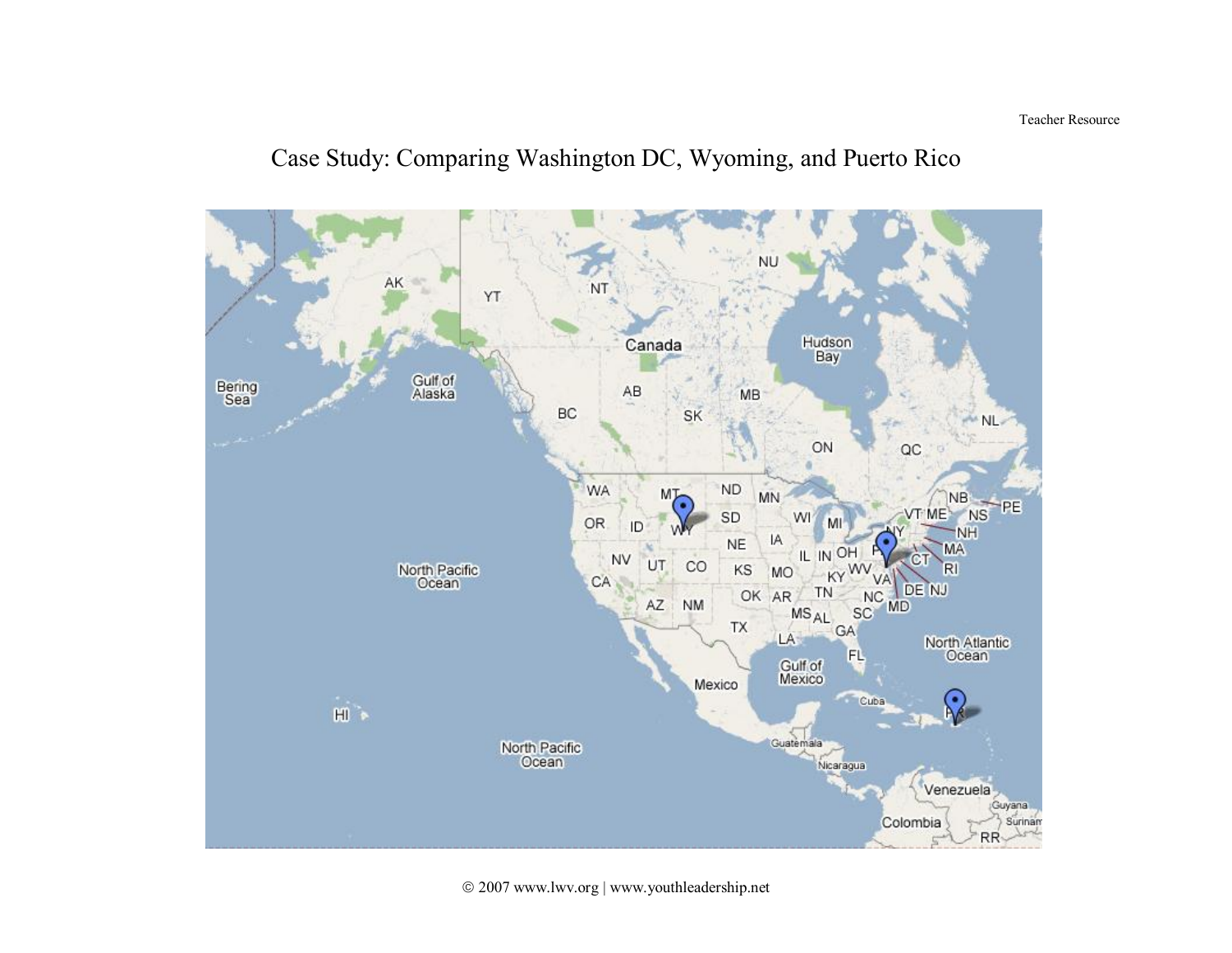|                                                                   | <b>Washington, DC</b>                            | <b>Wyoming</b>      | <b>Puerto Rico</b>    |
|-------------------------------------------------------------------|--------------------------------------------------|---------------------|-----------------------|
| Location                                                          | East Coast, USA                                  | Midwest, USA        | <b>Atlantic Ocean</b> |
| <b>Official Status</b>                                            | U.S. Territory and<br>Federal seat of government | <b>State</b>        | U.S. Territory        |
| Population                                                        | 581,530                                          | 515,004             | 3,944,259             |
| <b>Number Votes in Senate</b>                                     | 0                                                | $\overline{2}$      | $\overline{0}$        |
| <b>Number Votes in House</b>                                      | 0                                                |                     | $\theta$              |
| <b>Pay Federal Taxes</b>                                          | Yes                                              | Yes                 | N <sub>o</sub>        |
| <b>National Voting Status in</b><br><b>U.S. Federal Elections</b> | President only                                   | President, Congress | No Vote               |

## **Comparing Washington, DC, Wyoming, and Puerto Rico**

https://www.cia.gov/library/publications/the-world-factbook/; http://factfinder.census.gov/; http://eadiv.state.wy.us/Wy\_facts/facts06.pdf

*In groups or individually, answer the following questions:*

- 1. Using the map, point out each location. How close it is to where you live?
- 2. Compare the number of people living in Washington, DC and Wyoming. What do you notice?
- 3. What do you notice about the number of House Representatives allocated to Washington, DC and Puerto Rico?
- 4. Do Puerto Rican citizens pay taxes and vote in federal elections? How do DC citizens compare?
- 5. Do either DC or Puerto Rican citizens have a full voting representative in Congress? Are the reasons for that the same or different? How? Are the two equal in status? Is this fair?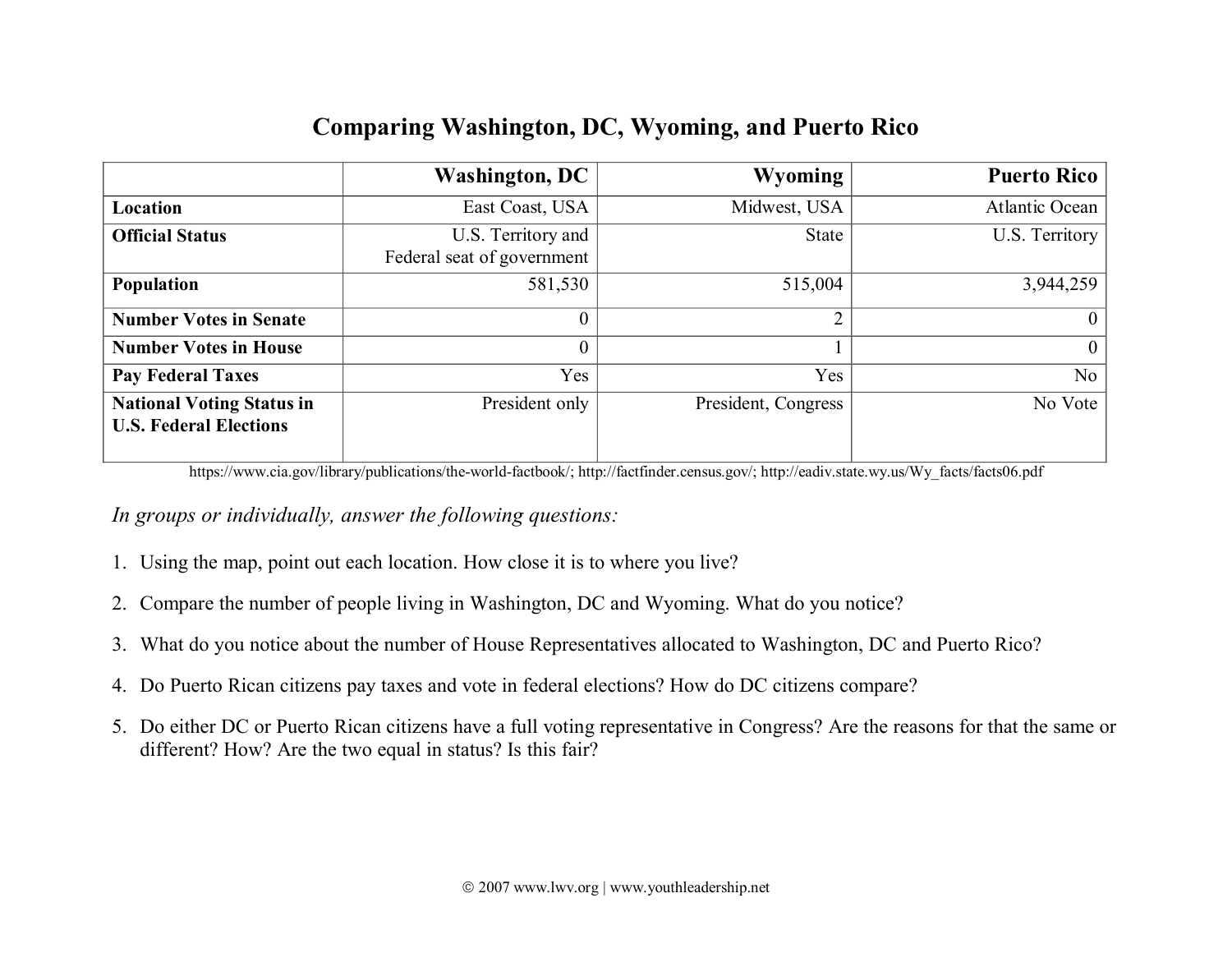## Role Play Activity: The Handgun Ruling in the District of Columbia

Setting: Four students are watching a news conference in which Senators propose legislation that would impact handgun laws by which citizens of the District of Columbia currently abide, and people speak on the importance of the case. Students then discuss what they saw on the news and discuss their opinions on the issue.

Reporter: *(As if you were narrating.)* Senator Kay Bailey Hutchinson, the U.S. Senator from Texas, proposed legislation in 2005 that would lift the ban on handguns in the District of Columbia that had been in effect for over 30 years. The question is, why? Senator Hutchinson: This repeal was needed to allow District residents the right to protect themselves in their homes, where the laws barred them from keeping guns. I'm fulfilling my constitutional responsibility to oversee the District of Columbia, and I am pleased that the U.S. Court of Appeals for the DC Circuit voted 2 to 1 to repeal the outdated law. Reporter: However, officials elected to oversee policies for District citizens, disagreed. DC Mayor Adrian Fenty: I am personally deeply disappointed and quite frankly outraged by this decision. It flies in the face of laws that have helped decrease gun violence in the District of Columbia, and could possibly help put more guns in the hands of young people. We were on the right track in reducing the crime rate in the District, getting guns off the streets and seeing a decline in homicides in the last few years. Reporter: Witness in the case, DC resident Tom Palmer, testified differently however. Tom Palmer: This ruling is a victory for our citizens. I was assaulted once, and I want a gun in my house for self-defense reasons. The fact is that criminals don't obey the law and they *do* have guns. It's the lawabiding citizens who are disarmed by this law. Reporter: Lawyers argued on behalf of the District that the Second Amendment right to bear arms applied only to organized state militias and service for the state. Judge Karen Henderson, the lone dissenting opinion, agreed with that argument, saying that the Second Amendment does not apply to DC because DC is not officially recognized as a state.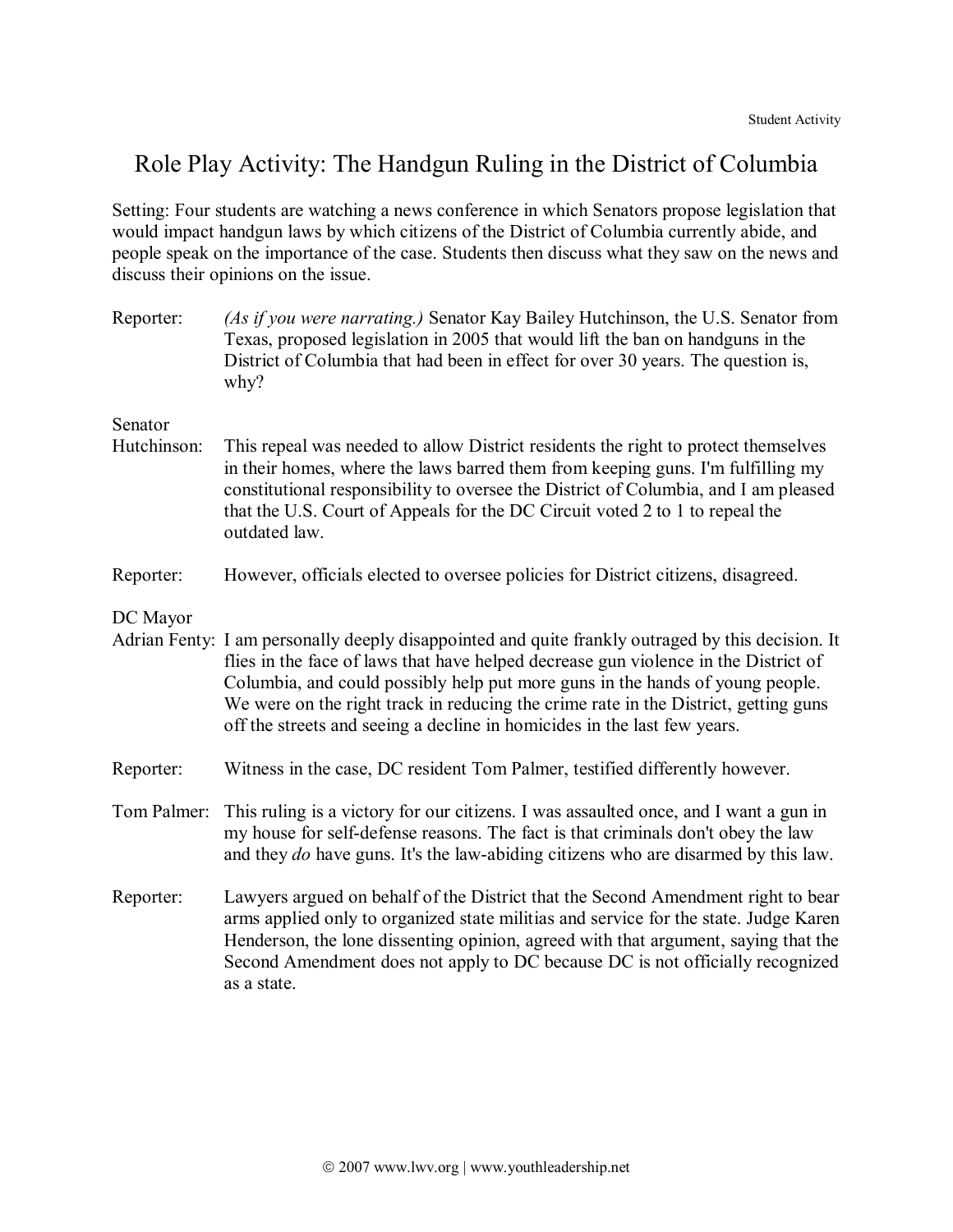#### Senator

| Hutchinson:                | It's a matter of self-defense. The Court agreed that DC's definition of "militia" is<br>just too narrow. The phrase "right to keep and bear arms" is used too many times<br>by the framers to mean that citizens can have guns only for military reasons. I<br>want District citizens to feel safe. We need to give citizens the ability to protect<br>themselves. |
|----------------------------|--------------------------------------------------------------------------------------------------------------------------------------------------------------------------------------------------------------------------------------------------------------------------------------------------------------------------------------------------------------------|
| Reporter:                  | DC Delegate Eleanor Holmes Norton also spoke about the ruling, which directly<br>impacts District residents.                                                                                                                                                                                                                                                       |
| Delegate                   |                                                                                                                                                                                                                                                                                                                                                                    |
| Norton:                    | This is a very serious matter for the District. It is insulting to DC residents that the<br>senators involved will make this decision on behalf of the District but share<br>neither in the bloodshed nor heartbreak that will result in the rise of guns available<br>in this city.                                                                               |
| Reporter:                  | New York and Chicago have similar gun laws, among the strictest in America.<br>Lifting the ban on handguns in the District is also one of the most important<br>rulings on gun control in 70 years. Scholars say this case could set up one of the<br>biggest fights over gun rights in the modern history. And now, back to the news<br>desk.                     |
| (Previous actors can sit.) |                                                                                                                                                                                                                                                                                                                                                                    |
| Citizen 1:                 | Wow, that's interesting isn't it? Legislators who were elected to represent citizens                                                                                                                                                                                                                                                                               |

- in other states were able to propose legislation that lifted a ban on handguns in Washington, DC.
- Citizen 2: Yeah, I know. I can't decide which is better: not having to worry about citizens being able to buy guns, or knowing that I'm safe because I have the ability to defend myself in case something happens.
- Citizen 3: I wonder how much time U.S. Senators actually spend in Washington, DC while they are in office? Why would they have to be able to own handguns in order to feel safe?
- Citizen 2: Well, they probably live in the city part-time while Congress is in session. But I'm still confused. I thought senators and house representatives were elected to represent the people that elected them from their state.
- Citizen 1: They are supposed to represent citizens from their state. But, remember, the U.S. Constitution allows Congress to have the final say on all matters related to the District, even if it doesn't impact citizens in their home state. Washington, DC is a federal area that is supposed to remain separate from state affairs and doesn't have the status of a state.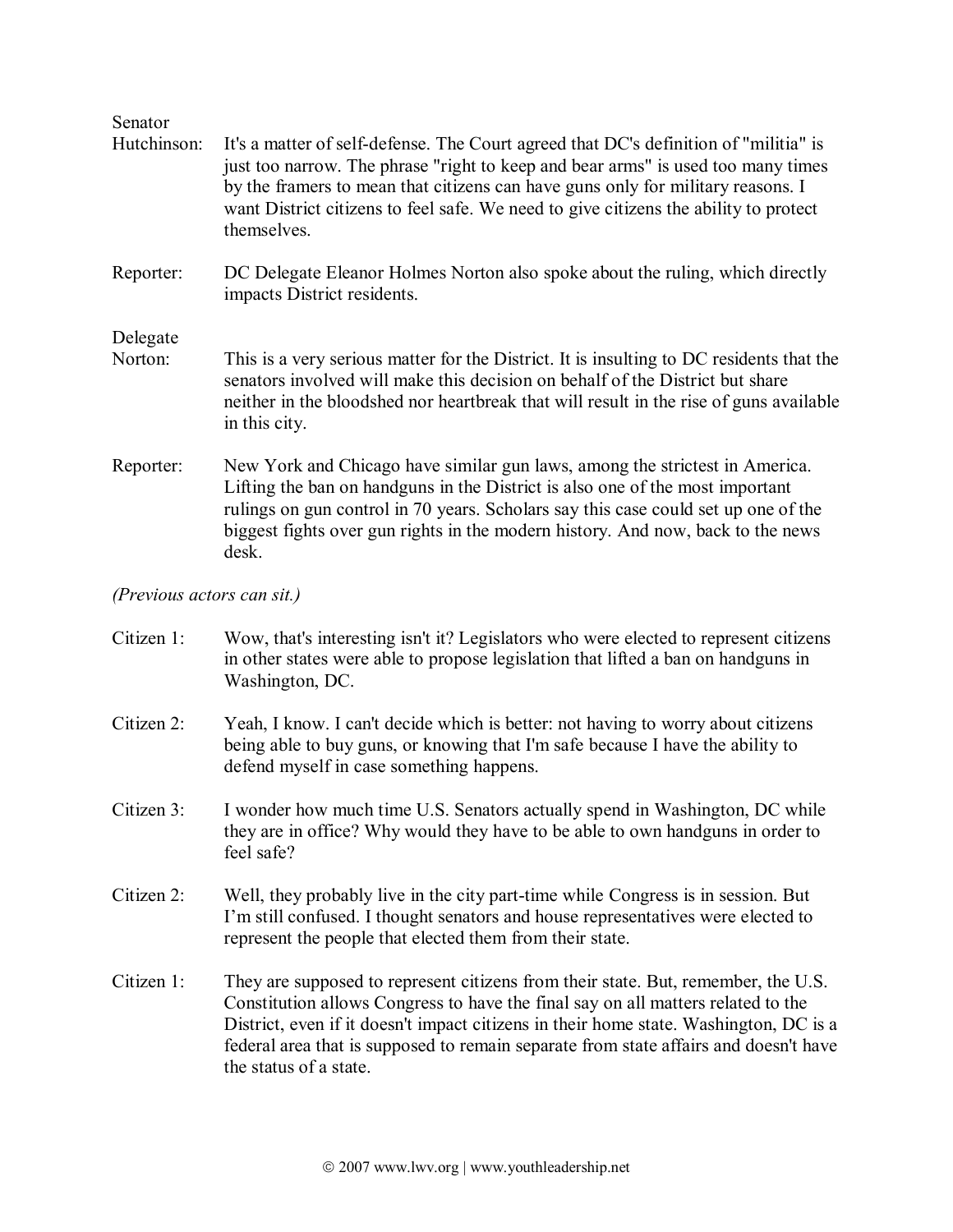- Citizen 4: I'm still not sure if I think it is fair though! DC citizens pay taxes and stuff. How can Congress have complete control over the representation of DC citizens? Wait, don't they have a representative? Why can't she make decisions for them?
- Citizen 2: DC's house "delegate" can only participate in Committee voting, debates and introduces legislation, remember? But, the DC delegate doesn't get to vote on the final vote for bills so technically DC citizens don't have an elected representative that can fully vote for issues that matter to them. And at this point it probably doesn't matter since the issue has made its way into the court system.
- Citizen 1: This whole situation is tough. I think I read somewhere that over the last two hundred years people living in DC have tried different ways to have more control over their local government. After all, they have schools, hospitals, and public services like police, firefighters and teachers just like our town does.
- Citizen 3: Yeah, I think they've tried to get full self-government over their own laws and affairs and then some people tried to get DC to become a state, but Congress hasn't approve the idea.
- Citizen 4: Haven't local legislators also tried to get a law *and* an amendment passed?
- Citizen 1: Yeah both. But neither one got enough support from Congress and the States.
- Citizen 2: That's crazy. They've tried so many different ways to have their needs represented in the federal government, because without it, things like this handgun repeal ruling happens. I mean, do you guys think the ban should have been lifted? Do you think that DC citizens should be able to have a say in Congress about decisions that have an impact on their daily lives? Do you think Congressional representatives who do not live in DC should get to decide what is best for all DC citizens?
- Citizens 1, 3, 4: We will have to think about it some more!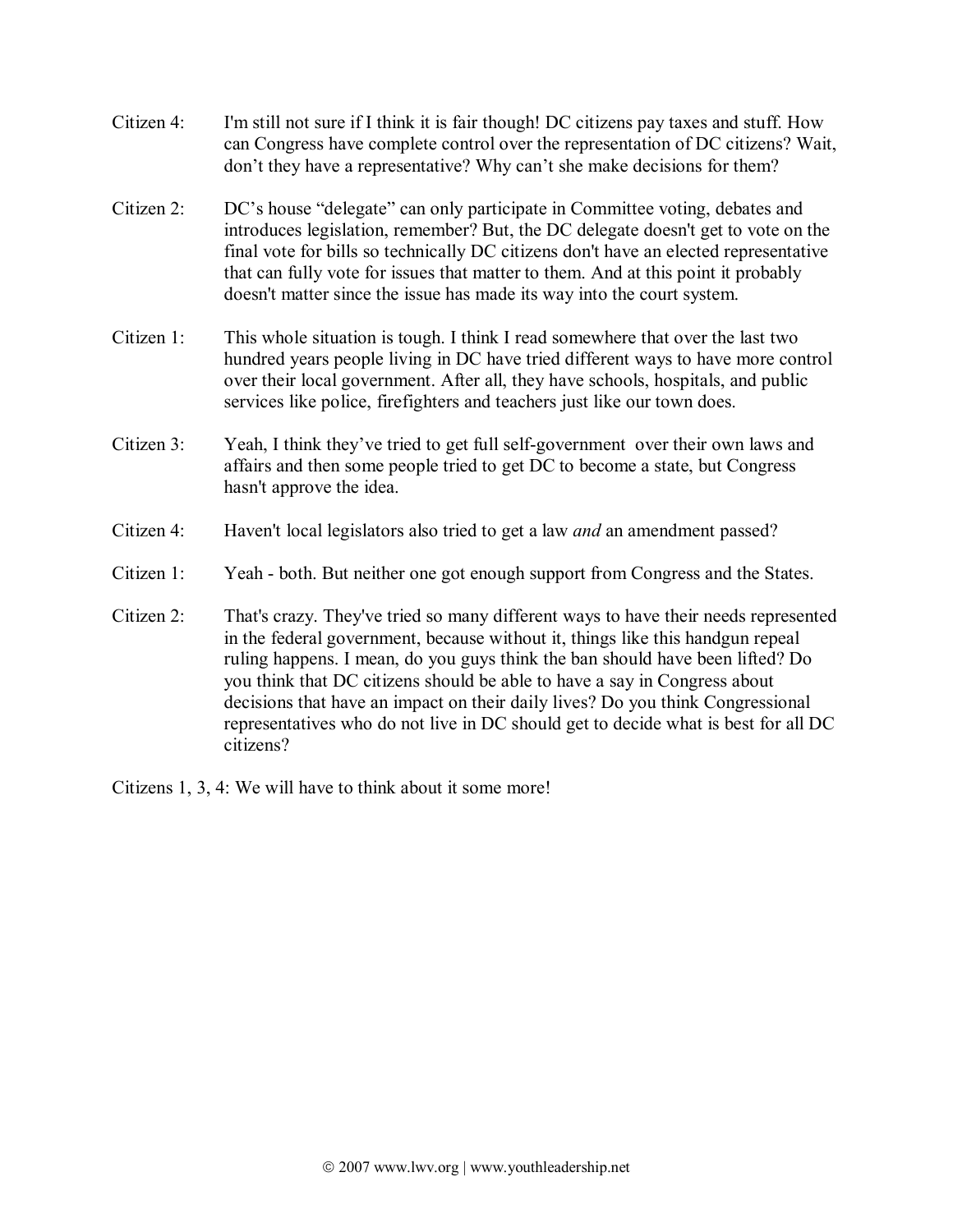## **Williams Rebukes Senators Trying to Revoke Gun Ban; Bill Called Insult to Residents, Victims**

Paul Schwartzman, Washington Post Staff Writer May 20, 2005

A U.S. senator from Texas revived legislation yesterday to repeal the District's ban on handguns, a proposal that provoked a heated response from Mayor Anthony A. Williams, who described it as an "assault" on the District's right to govern itself.

Sen. Kay Bailey Hutchison, the Republican sponsoring the legislation, said the repeal is needed to allow District residents to protect themselves in their homes, where the law bars them from keeping guns. "It's a matter of self-defense," Hutchison said at a news conference at the U.S. Capitol, where she was joined by fellow GOP Sens. George Allen (R-VA) and John Cornyn (R-TX).

In a statement, Williams described the proposal as "a vicious attack on representative democracy for District of Columbia residents" and urged Congress to take no further action. "I am incensed by any proposal that is an insult to the memory of the people who have died in this city due to gun violence -- in particular the three children who have died from gun violence this year," he said.

Citing a 17 percent decline in homicides since last year, the mayor said: "We're on the right track toward reducing crime in the District. We're working to get guns off the street, and we're doing that successfully."

In September, the House passed a similar bill to repeal the District's ban on handguns and semiautomatic weapons, enacted in 1976. Sen. Larry E. Craig (R-Idaho) abandoned his legislation when it appeared that there was insufficient support.

A Hutchison aide said the senator's proposal is likely to fare better because it already has nearly 30 cosponsors. "There's more of a groundswell," said Christopher J. Paulitz, Hutchison's press secretary. "Last fall, there were only 10 co-sponsors for the bill. We expect to be over 50 cosponsors soon."

Del. Eleanor Holmes Norton (D-DC) said she is prepared to mobilize opponents to try to defeat the legislation, a quest she described as an "uphill battle." "There's no straight way to go at this," Norton said. "We need to come from all different angles. This is very serious for the District." Norton described the legislation as a "rude insult" to District residents, saying that the "senators involved will share neither the carnage or the heartbreak" that would result from a proliferation of guns in the city.

Hutchison, at the news conference, responded to a question about home rule by saying that she was fulfilling her "constitutional responsibility to oversee the District of Columbia." Hutchison said she first encountered the District's gun ban when she moved to Washington after being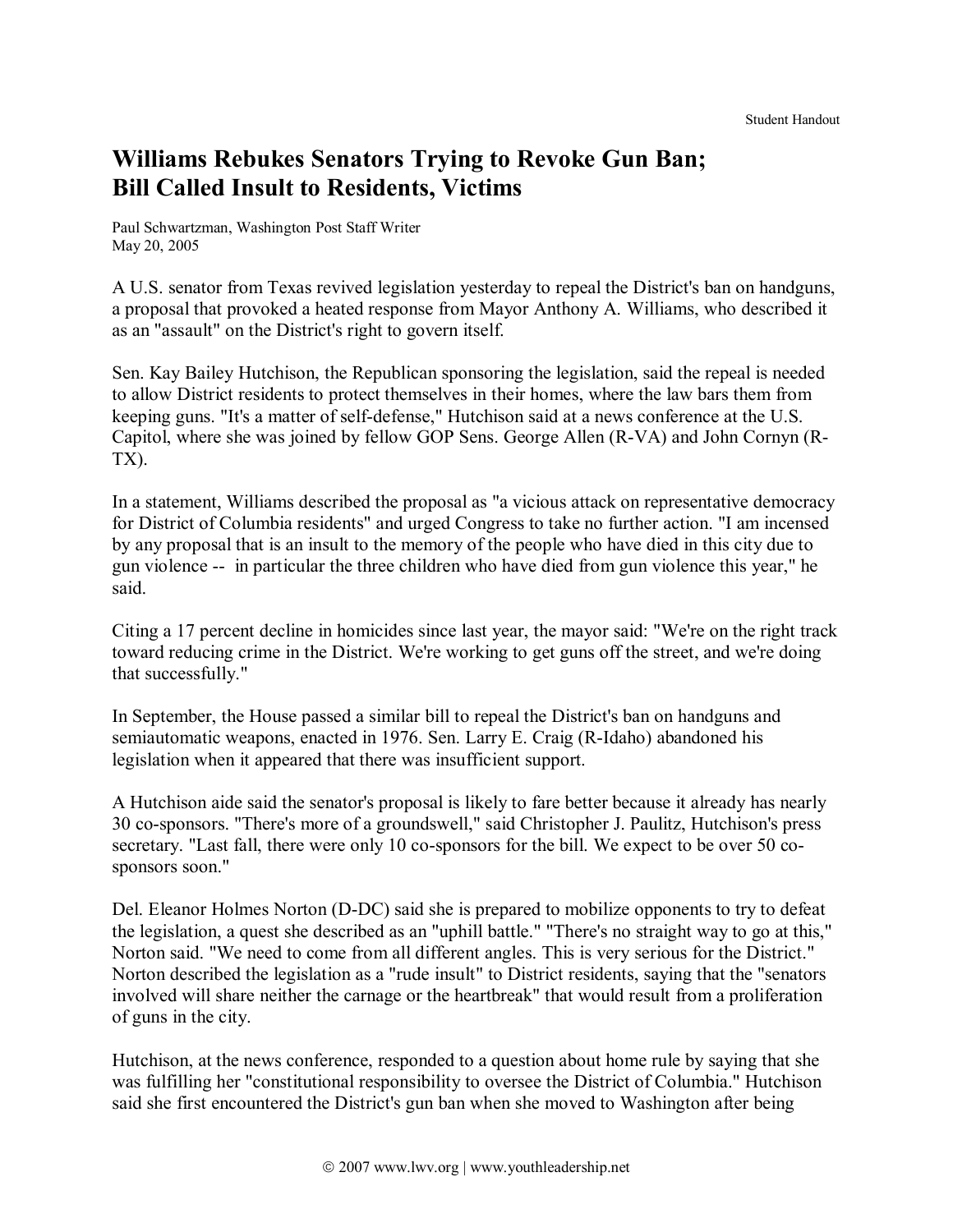elected to the Senate in 1993 and discovered that she couldn't keep her own handgun in her home. "I had to dismantle it," she said. "I had always had a handgun in the drawer next to my bed."

Allen said that the District's gun laws have helped foster crime in the city and that when people from his state visit, "I want them to be safe in the District of Columbia." "We need to restore the rights of the people to protect themselves," Allen said. "It is consistent with common sense and the deterrence of crime."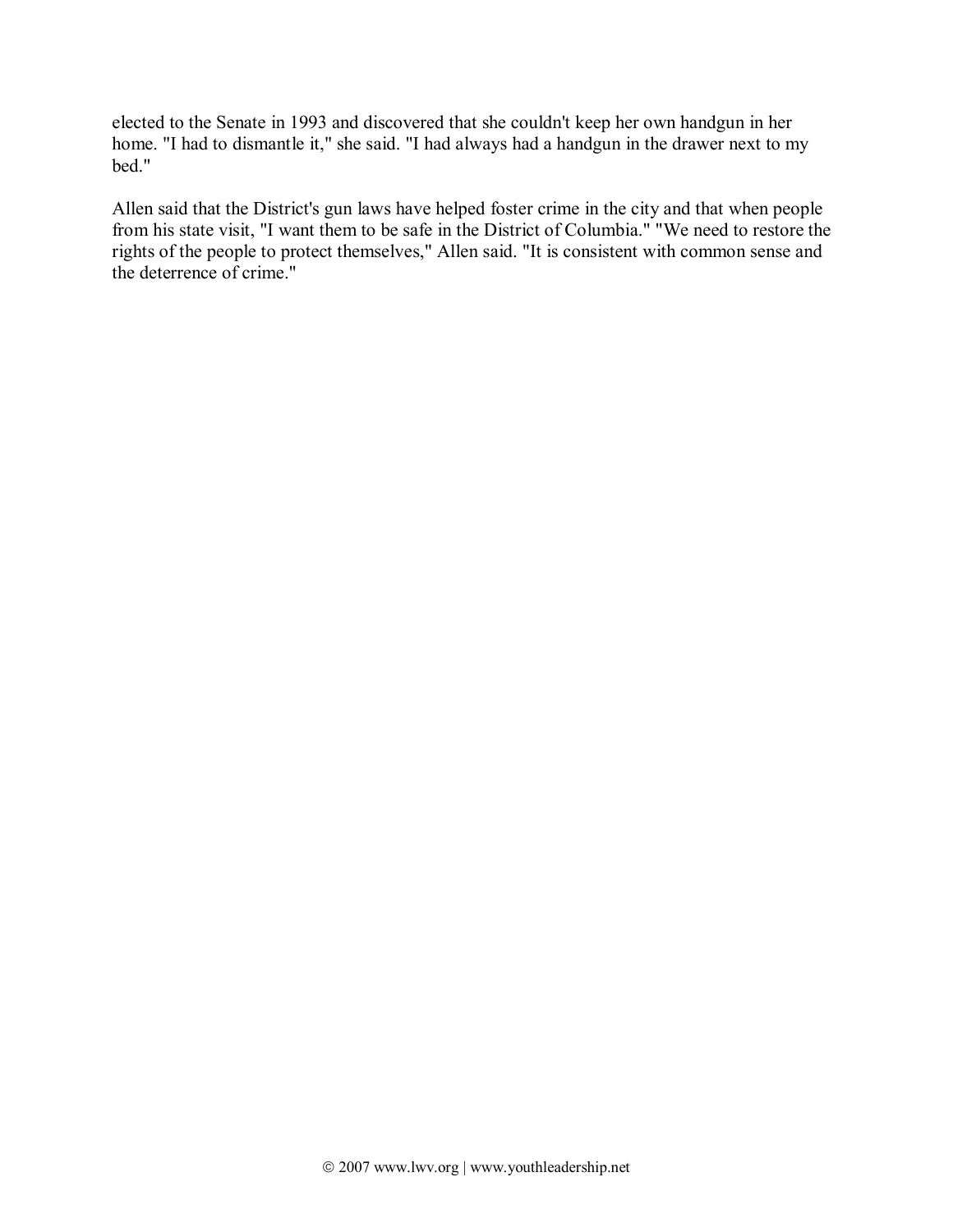## **Court overturns D.C. handgun ban In 21 vote, appeals court says Second Amendment is not limited to 'militia'**

NBC News and news services Updated: 7:32 p.m. ET March 9, 2007

WASHINGTON - In the most important ruling on gun control in 70 years, a federal appeals court Friday for the first time used the Second Amendment to strike down a gun law.

In a 2-1 decision, the court overturned the District of Columbia's long-standing handgun ban, rejecting the city's argument that the Second Amendment right to bear arms applied only to militias. The majority held that the activities protected by the Second Amendment "are not limited to militia service, nor is an individual's enjoyment of the right contingent" on enrollment in a militia.

The ruling is a victory for Tom Palmer, a Washington resident who was once assaulted and wants a gun in the house for self-defense. "The fact is that the criminals don't obey the law and they do have guns," he said. "It's the lawabiding citizens who are disarmed by this law."

He was one of six who went to court to challenge the city's gun law, passed as an anti-crime measure 30 years ago. It outlaws handguns or rifles except for residents with permits, mainly police or security guards.

Washington Mayor Adrian Fenty said the ruling could put more guns in the hands of young people. "I am personally deeply disappointed and quite frankly outraged by today's decision," he said. "Today's decision flies in the face of laws that have helped decrease gun violence in the District of Columbia."

#### **Rival judicial views**

The ruling revives a long fight over the 27 words of the Second Amendment: "A well-regulated militia, being necessary to the security of a free state, the right of the people to keep and bear arms, shall not be infringed."

Gun control advocates argue that the phrase "well-regulated militia" means that owning a gun is a group right, subject to restriction. But the court essentially said the right to bear arms is an individual right for private activities, including self-defense.

"The district's definition of the militia is just too narrow," Judge Laurence Silberman wrote for the majority. "There are too many instances of 'bear arms' indicating private use to conclude that the drafters intended only a military sense. That's precisely the view that the National Rifle Association has advocated for decades.

Wayne LaPierre, the NRA's executive vice president, said the decision gives the district "a crack in the door to join the rest of the country in full constitutional freedom."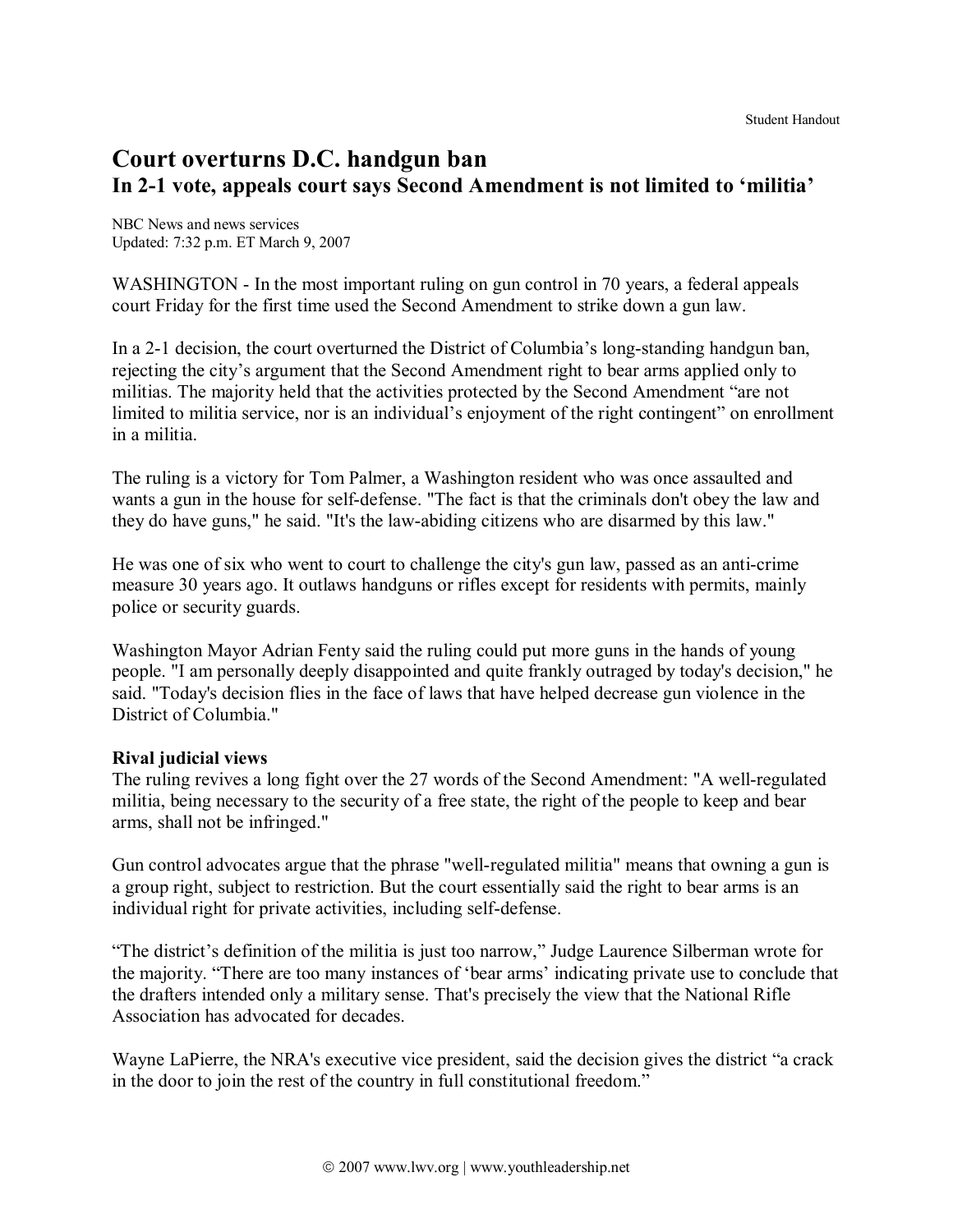Judge Karen Henderson dissented, writing that the Second Amendment does not apply to the District of Columbia because it is not a state.

Silberman wrote that the Second Amendment is still "subject to the same sort of reasonable restrictions that have been recognized as limiting, for instance, the First Amendment."

Such restrictions might include gun registration, firearms testing to promote public safety or restrictions on gun ownership for criminals or those deemed mentally ill.

#### **Time for Supreme Court?**

The city says it will appeal, to the U.S. Supreme Court if necessary.

The Bush administration has endorsed individual gun-ownership rights, but the Supreme Court has never settled the issue.

"I think this is well positioned for review of the Supreme Court," said Jonathan Turley, a constitutional law professor at George Washington University. He said the D.C. circuit is historically influential with the Supreme Court because it often deals with constitutional questions. "You also have a very well-reasoned opinion, both in the majority and the dissent," Turley said.

If the dispute makes it to the high court, it would be the first case in nearly 70 years to address the Second Amendment's scope. Legal experts say Friday's ruling launches a huge battle. "This is a monumental case that sets up the biggest fight over gun rights in the modern history of the United States," said expert Tom Goldstein.

New York and Chicago have similar strict gun laws. And a host of local and federal laws regulate ownership.

The U.S. Court of Appeals for the District of Columbia Circuit also threw out the district's requirement that registered firearms be kept unloaded, disassembled and under trigger lock.

Gun control groups fear that if Friday's ruling stands, it could weaken gun laws nationwide.

"You're allowing any sort of a gun law, whether it's a waiting period, a background check, you leave it open to challenge," said gun control advocate Paul Helmke.

© 2007 MSNBC InteractiveNBC's Pete Williams and The Associated Press contributed to this report.

URL: http://www.msnbc.msn.com/id/17538139/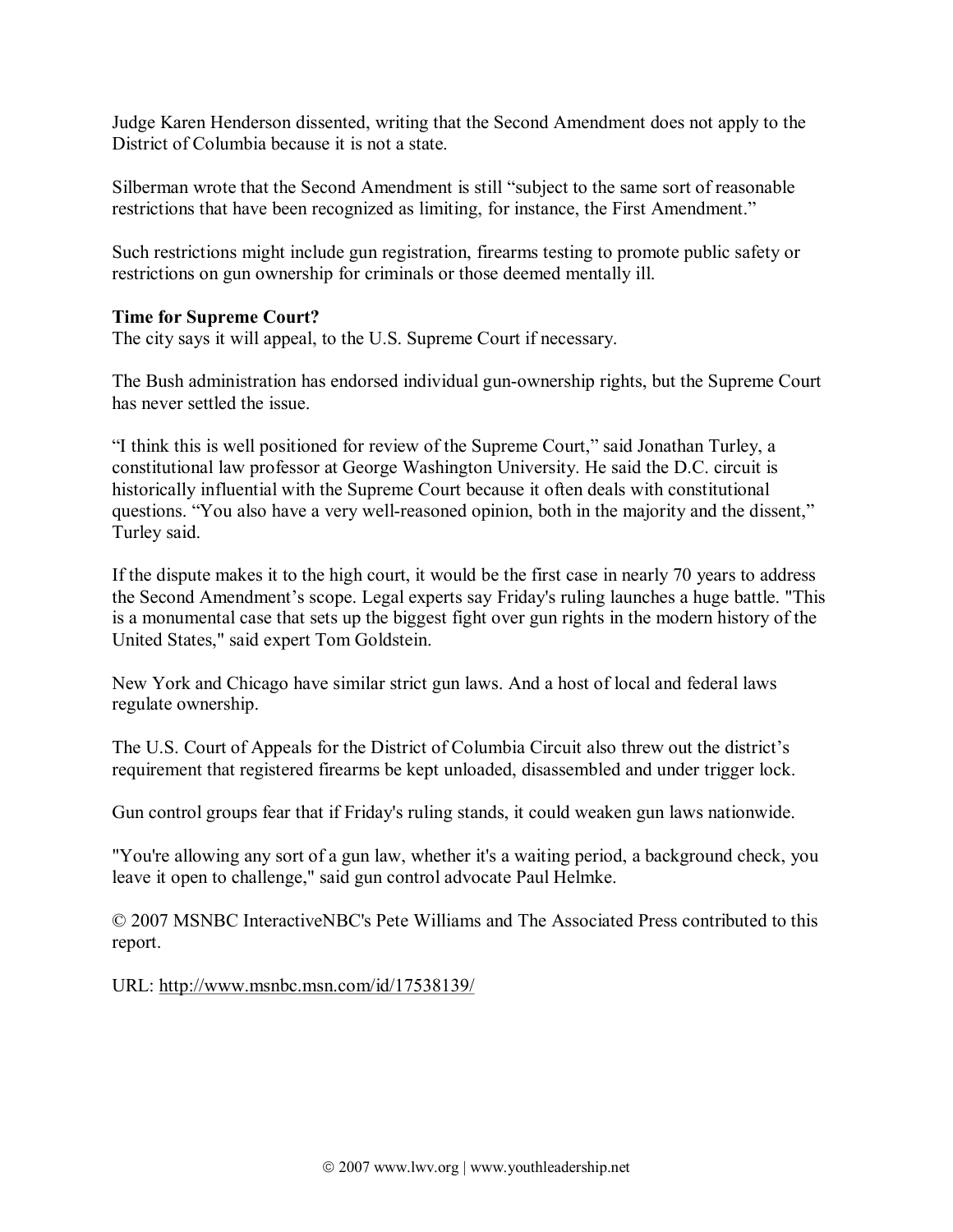## You Decide: Should Congress Give Congressional Representation to Citizens of Washington, DC?

Directions: Review the cartoon below and answer the questions at the bottom of the page.



http://www.washingtonpost.com/wp-srv/opinions/cartoonsandvideos/toles\_main.html?name=Toles&date=12112006

- Who is falling from the platform?
- Who is speaking on top of the platform? Who/what does his suit represent?
- What is the cartoonist trying to convey? Why is the word votes underlined? Who/what is actually being dropped?
- Notice the little drawing in the bottom right-hand corner. What does the comment tell you about the relationship between Congress and advocates who support DC voting rights?
- · Do you think citizens living in the District of Columbia deserve the right to have full voting delegates represent them in the United States Congress? Why or why not?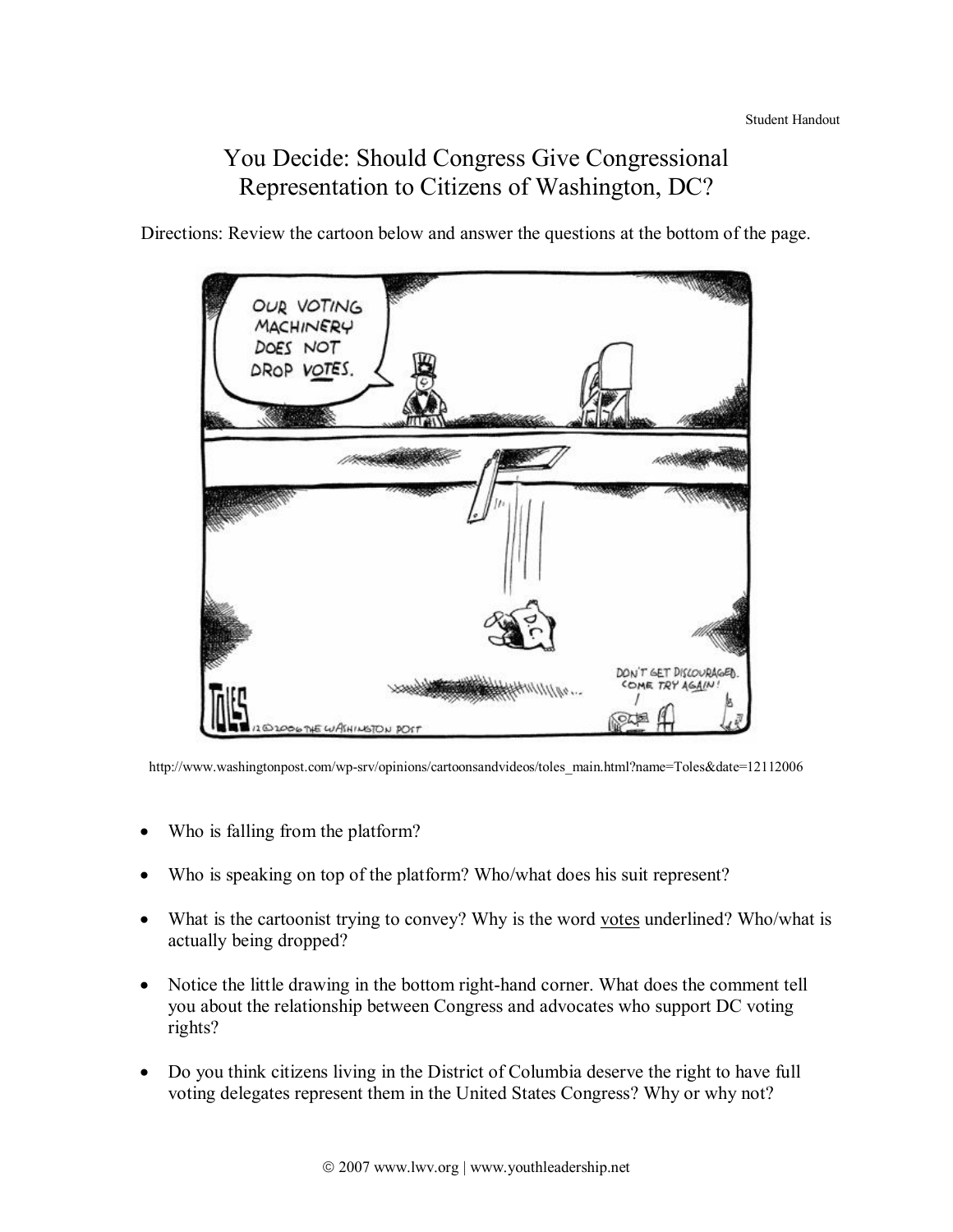## Exit Slip: My Decision

I believe citizens who live and work in Washington DC should be allowed to have a fully voting Congressional representative in the U.S. House of Representatives.

| (circle one) |        |  |  |  |
|--------------|--------|--|--|--|
|              | YES NO |  |  |  |
|              |        |  |  |  |
|              |        |  |  |  |
|              |        |  |  |  |
|              |        |  |  |  |
|              |        |  |  |  |
|              |        |  |  |  |
|              |        |  |  |  |

## Exit Slip: My Decision

I believe citizens who live and work in Washington DC should be allowed to have a fully voting Congressional representative in the U.S. House of Representatives.

(circle one)

YES NO

\_\_\_\_\_\_\_\_\_\_\_\_\_\_\_\_\_\_\_\_\_\_\_\_\_\_\_\_\_\_\_\_\_\_\_\_\_\_\_\_\_\_\_\_\_\_\_\_\_\_\_\_\_\_\_\_\_\_\_\_\_\_\_\_\_\_\_\_\_\_\_\_\_\_\_\_\_

\_\_\_\_\_\_\_\_\_\_\_\_\_\_\_\_\_\_\_\_\_\_\_\_\_\_\_\_\_\_\_\_\_\_\_\_\_\_\_\_\_\_\_\_\_\_\_\_\_\_\_\_\_\_\_\_\_\_\_\_\_\_\_\_\_\_\_\_\_\_\_\_\_\_\_\_\_

Because: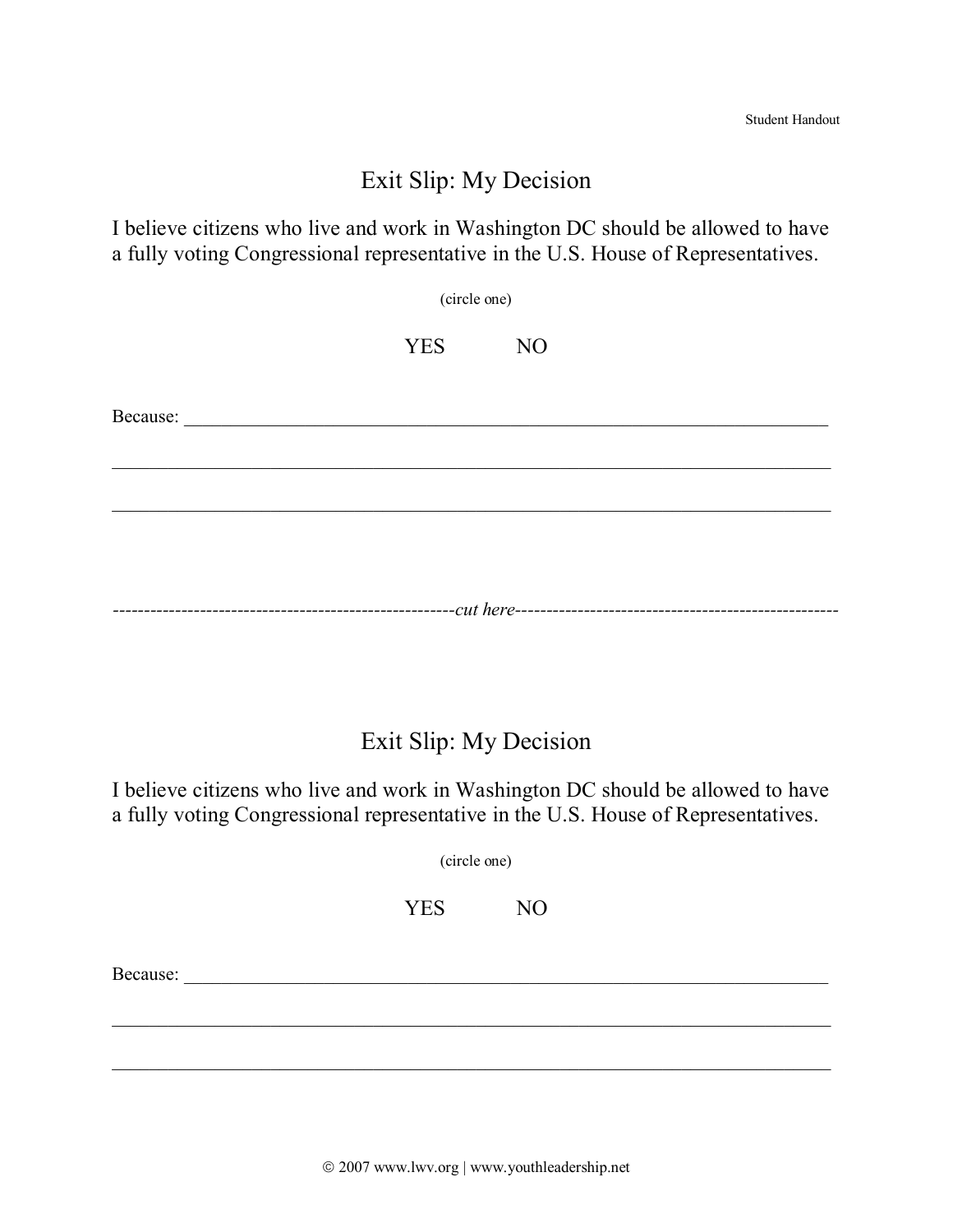## **Picking the Brains of the Founding Fathers**

*Experts Clash Over Whether the District Was Meant to Get a Vote in Congress*

By Mary Beth Sheridan, Washington Post Staff Writer Monday, May 28, 2007; B01

The setting is Congress, the year 2007. But as lawmakers wrangle over the D.C. voting rights bill, they are turning the clock back to the 1700s, furiously debating whether the Founding Fathers intended to deprive District residents of a vote in the national legislature.

On one side: the Bush administration and other critics of the bill, who believe the framers created the current situation intentionally. On the other: supporters of the bill, including Eleanor Holmes Norton (D), the District's nonvoting congressional delegate.

It is "slander," she declared heatedly last week, to suggest that the founders would fight a war over voting rights "and then would turn around and deny representation to the residents of their own capital."

Who's right?

Leading historians say the record on the founders' intentions for the future capital is unclear in some respects. But there is little evidence they sought to deny the vote to what would eventually become hundreds of thousands of D.C. residents, the historians say. Does it matter what a bunch of bewigged 18th-century revolutionaries thought about the District? It actually matters a lot: Their 200-year-old opinions could affect whether the current voting rights bill is deemed legal. The legislation, which seeks to give the District its first full seat in the House of Representatives, has passed the House and is now before the Senate.

The main argument advanced by the bill's opponents is that the Constitution reserves House membership for representatives from states. And the District is not a state, they note. Supporters and opponents of the bill are delving into history to try to clarify what the framers intended in 1787, when they inserted 38 words into the Constitution allowing for the creation of a federal government district. The brief clause gives Congress the power "to exercise exclusive legislation" over a future seat of government.

Did the framers mean its residents couldn't vote in Congress?

Absolutely, said John P. Elwood, a Justice Department official who testified at a hearing before the Senate Judiciary Committee last week. "The framers and their contemporaries clearly understood that the Constitution barred congressional representation for District residents," he said. Nonsense, retorted Richard P. Bress, a former assistant to the U.S. solicitor general. "I can't agree the evidence shows the Founding Fathers intentionally and permanently disenfranchised the people of the District of Columbia," he told the Senate panel.

Historians say early politicians disagreed about the nature of the future federal seat of government, with some wanting a strong, independent enclave and others fearing it would turn into a new imperial Rome. Political maneuvering colored the discussion. "There is no one Founding Father position,"